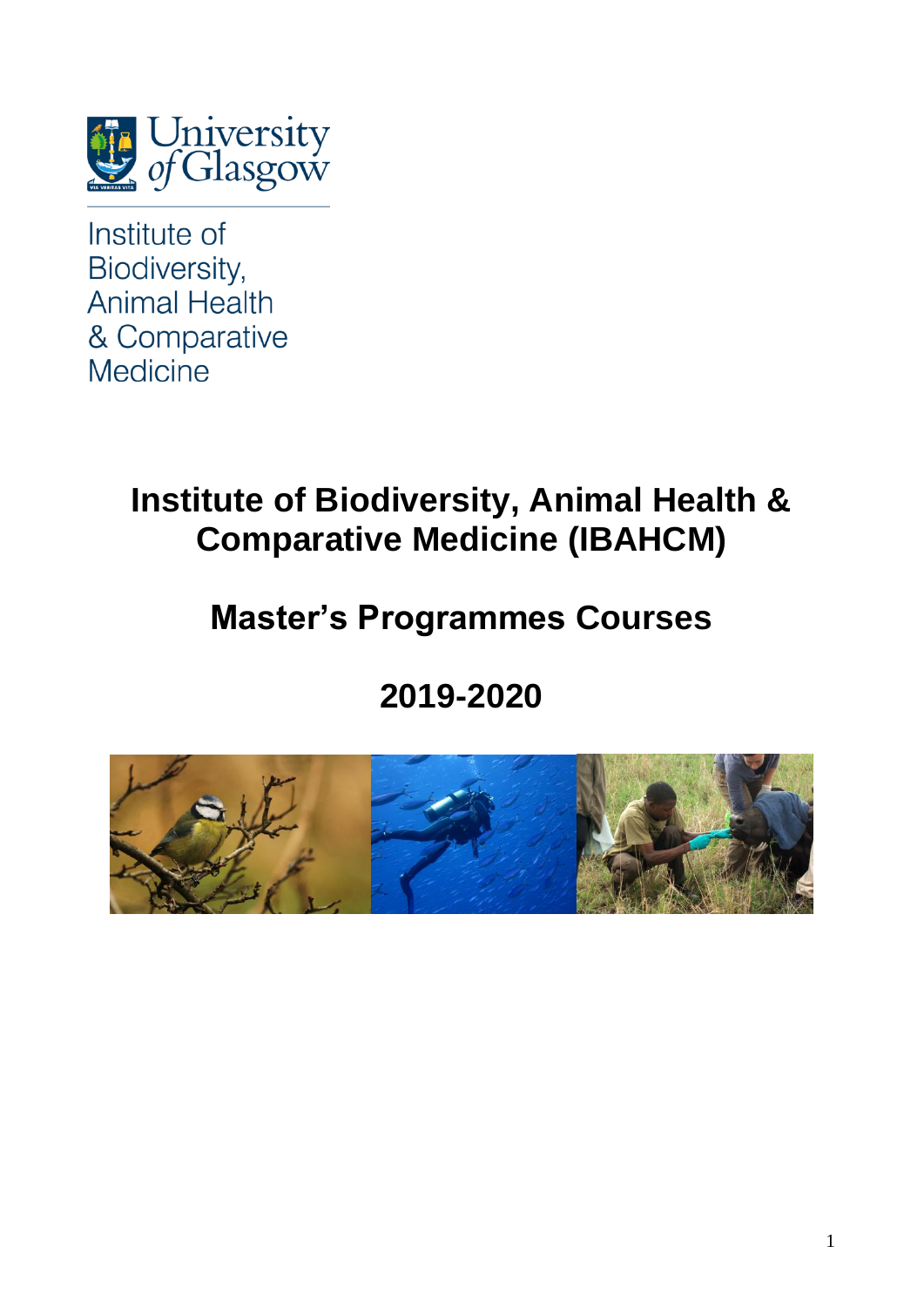## **TABLE OF CONTENTS**

| Note for PhD students                             | 3    |
|---------------------------------------------------|------|
| Detailed Course Descriptions: Term 1 Core Courses | 4-6  |
| Detailed Course Descriptions: Term 2 Courses      | 7-19 |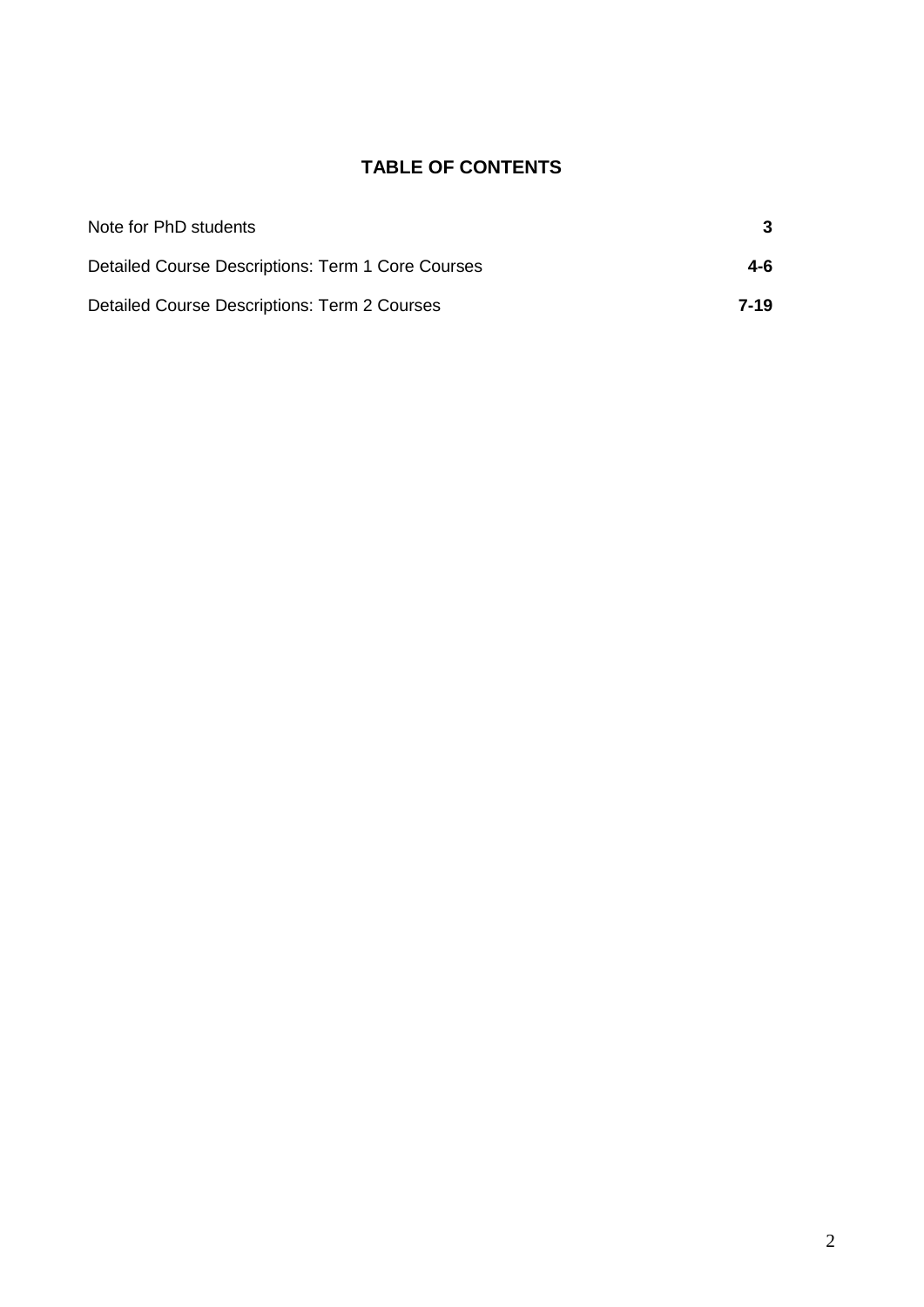### **Note for PhD students interested in the Master's courses**

This is a summary of the courses offered through our Master's programmes. If space permits, PhD students may be able to audit these courses, which can count towards their official credits. To express our interest, please fill out the google sheets document [\(https://docs.google.com/spreadsheets/d/1dsDrvpK50tqOgiO](https://docs.google.com/spreadsheets/d/1dsDrvpK50tqOgiO-lSWdq8LlGepph0MjunNDWf7BHkQ/edit?usp=sharing)[lSWdq8LlGepph0MjunNDWf7BHkQ/edit?usp=sharing\)](https://docs.google.com/spreadsheets/d/1dsDrvpK50tqOgiO-lSWdq8LlGepph0MjunNDWf7BHkQ/edit?usp=sharing); you will be contacted by the relevant instructor if there is space.

You will also be given access to the relevant MOODLE sites. If you are only interested in particular components of Key Research Skills (Scientific Communication, Introduction to R, Basic statistics, Advanced statistics), please select which you would be interested in (or select all if you would like to attend the whole course).

An overview of when the courses are taught is provided on the following: [https://docs.google.com/spreadsheets/d/1lGauQ1hTAWcKLqmYQMPcgz4sWbXzO9l3Fud8BXwZF](https://docs.google.com/spreadsheets/d/1lGauQ1hTAWcKLqmYQMPcgz4sWbXzO9l3Fud8BXwZFDA/edit?usp=sharing) [DA/edit?usp=sharing.](https://docs.google.com/spreadsheets/d/1lGauQ1hTAWcKLqmYQMPcgz4sWbXzO9l3Fud8BXwZFDA/edit?usp=sharing)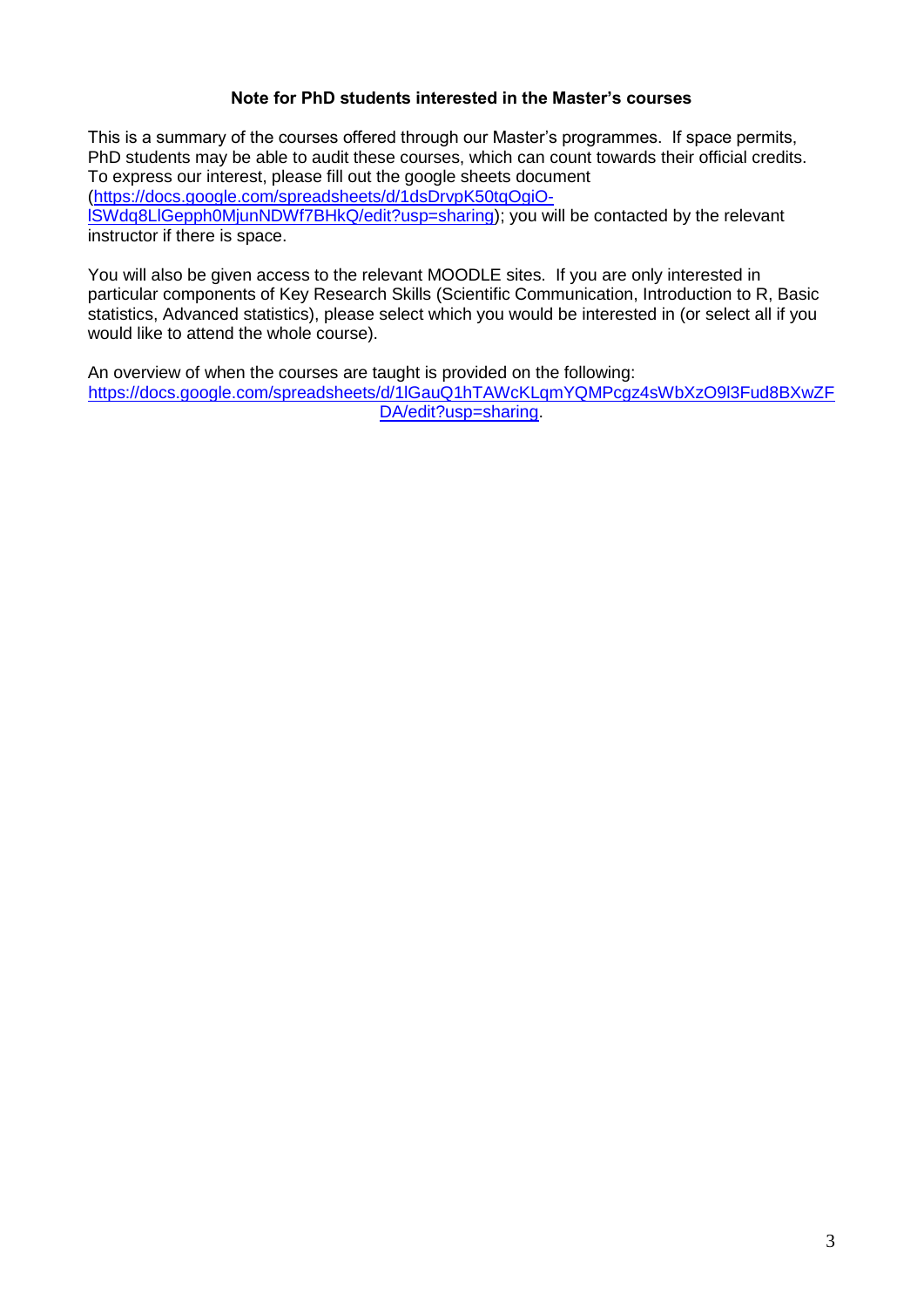### **Detailed Course Descriptions**

#### **Term 1 Core Courses: BIOL 5126: Key Research Skills (required for all; 40 credits)**

#### *Course Coordinator:* Prof. Barbara Mable [\(Barbara.mable@glasgow.ac.uk\)](mailto:Barbara.mable@glasgow.ac.uk)

*Core Instructors:* Prof. Daniel Haydon [\(Daniel.haydon@glasgow.ac.uk\)](mailto:Daniel.haydon@glasgow.ac.uk), Dr. Roman Biek [\(roman.biek@glasgow.ac.uk\)](mailto:roman.biek@glasgow.ac.uk), Dr. Sofie Spatharis [\(sofie.spatharis@glasgow.ac.uk\)](mailto:sofie.spatharis@glasgow.ac.uk), Dr. Paul Johnson [\(paul.johnson@glasgow.ac.uk\)](mailto:paul.johnson@glasgow.ac.uk), Dr. Jo Halliday [\(jo.halliday@glasgow.ac.uk\)](mailto:jo.halliday@glasgow.ac.uk), Dr. Tiziana Lembo [\(tiziana.lembo@glasgow.ac.uk\)](mailto:tiziana.lembo@glasgow.ac.uk), Dr. Simon Babayan (simon.babayan@glasgow.ac.uk)

*Course Aims*: The aims of this course are to ensure that all students enrolled in the MSc/PGdip and MRES programmes receive advanced and evidence-based training in the key skills essential for any modern ecology/evolution-based research career and for the courses that they will take later in the programme. All sessions will involve practical hands-on training, as well as lectures introducing the concepts. Sessions are divided broadly into: 1) Scientific Communication and 2) R & Statistics (including Introduction to the Programming Environment R, Introduction to General Linear Models, Advanced Statistics, and Experimental Design & Power Analysis).

#### *Intended Learning Outcomes*

*By the end of this course students will be able to:*

- Carry out an appropriate and thorough search of the primary literature.
- Critique scientific evidence
- Produce well-structured and critical evidence based essays, grant proposals and scientific reports that set the context of the objectives based on a critical review of the primary literature, and clearly describe methodology (including quantitative analyses), present results in an easily understandable format, and discuss results in the context of the broader body of literature in the relevant scientific field
- Download and install R, along with packages and libraries relevant to the analysis of biological data, import data, use objects, and plot data, acquiring technical help as required from literature and online sources
- Critically discuss appropriate uses of some of the key features of R including random number generation, data manipulation, input output, and basic descriptive statistics.
- Use R to implement a wide range of generalised linear mixed models, and discuss critically the justification for choice of models for particular scientific questions
- Organize data in a form appropriate for further analysis
- Use the evidence base to formulate null and alternate hypotheses associated with particular statistical tests
- Critically interpret the output from these analyses, test identified hypotheses and discuss the results in the context of the primary literature
- Recognize and critically assess the underlying models associated with these statistical analyses
- Identify and interpret statistical interactions and random effects in the context of real data
- Conduct a full range of diagnostic tests to ensure the data complies with assumptions of the methodology
- Take an critical evidence-based approach to designing effective experiments (and other data collection exercises)
- Critically evaluate other scientists' experimental designs
- Critically discuss the key concepts in experimental design with reference to the literature
- Integrate knowledge and skills learned in the analysis of experimental data and scientific writing to write a report using real data to generate a specific hypothesis to be tested in the context of a critique of the existing background in the primary literature, describe the specific methods used to analyse the data, describe and interpret the results based on the evidence base and write a critical discussion that sets the results in the context of the primary literature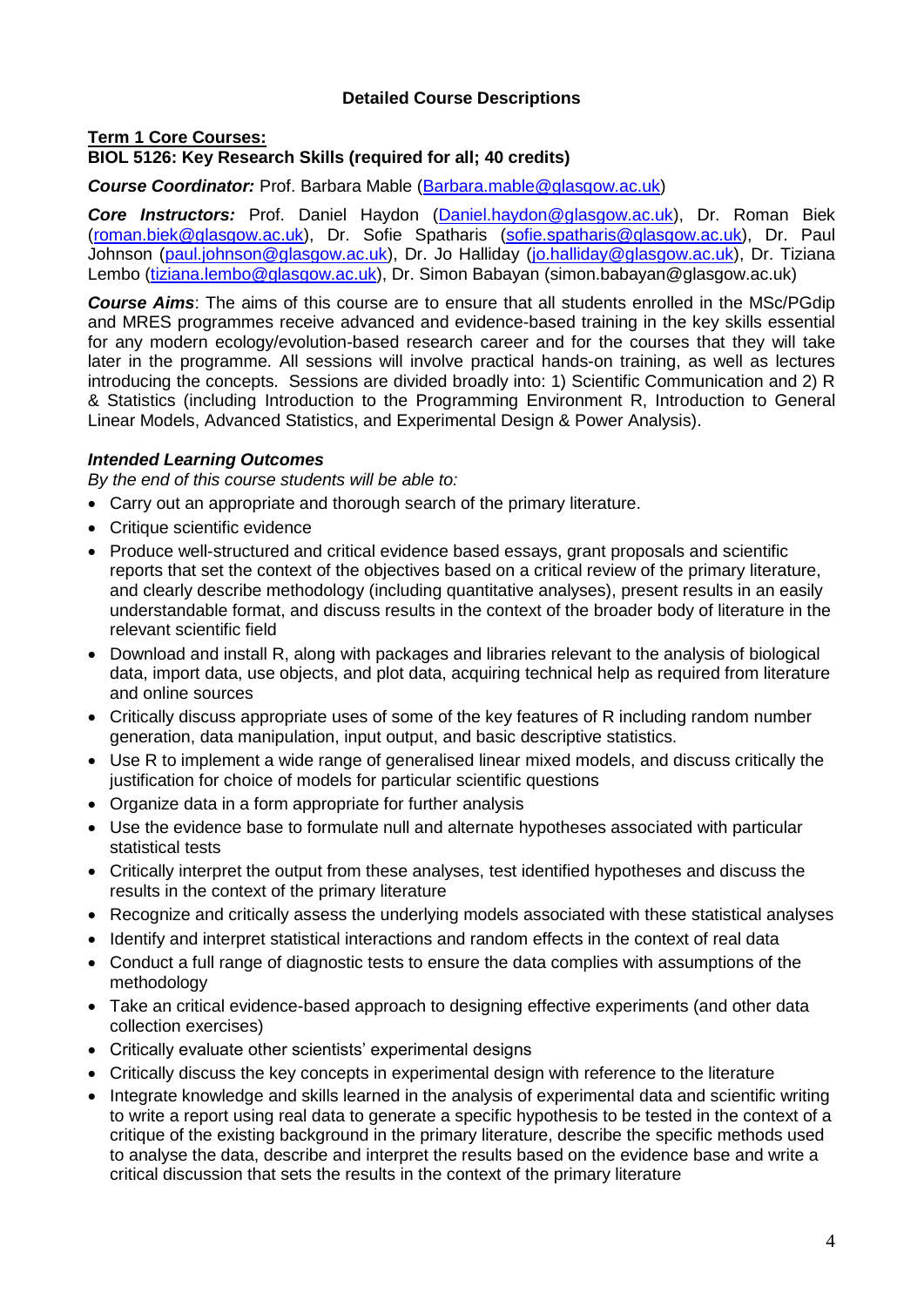*Assessment:* In-class and home assignments (coursework) will comprise 60% of the mark and will be divided equally between the Scientific Communications and R components. The remaining 40% of the mark will be based on a scientific report (3000 words) in the form of a publishable journal article that will integrate skills across all topics. Specifically, students will be provided with a dataset and a brief description of the motivation for why the data were collected. They will need to analyse the data using the skills learned in the introduction to R, Experimental design, and Advanced Statistics components and write up the report as a full scientific paper appropriate for submission to a peer-reviewed journal.

#### **BIOL5115: Animal Welfare Science (Required for AWSEL; 20 credits)**

**Course Coordinators:** Dr Ruedi Nager [\(ruedi.nager@glasgow.ac.uk\)](mailto:ruedi.nager@glasgow.ac.uk), Dr. Dorothy McKeegan (Dorothy.mckeegan@glasgow.ac.uk)

*Course Aims:* The aim of the course is to provide students with an evidence-based critical and detailed understanding of the concept of welfare and the range of issues animals are facing in various contexts.

#### *Intended Learning Outcomes*

*By the end of this course students will be able to critically evaluate with respect to literature:*

- The complexity of the concept of welfare and critically analyse the application of different welfare concepts
- Approaches for analysing and evaluating appropriate methods that can be used to assess specific welfare issues
- The latest issues and outcomes of research into animal welfare issues

*In addition, they will:*

- Obtain knowledge of welfare issues in different forms of human use of animals and be able to have an informed discussion and make critical judgements about a range of welfare issues
- Apply critical analysis, evaluation and synthesis of principles of welfare to work with wild animals

Assessment: Students will write a review essay (2000 words) researching the welfare issues associated with a particular animal (50%), write a critical evaluation and synthesis exercise (1000 words, 25%) and creating an informative leaflet (25%).

#### **BIOL5326: Core Skills in Epidemiology of Infectious Disease (Required for EIDAR; 20 credits)**

#### *Course Coordinator:* Prof. Louise Matthews (louise.matthews@glasgow.ac.uk)

*Course Aims:* The aims of the course are to: equip students with an understanding of core epidemiological terminology, concepts and principles; enable the students to understand and critically evaluate epidemiological studies in the literature; provide the students with the skills to conduct simple epidemiological calculations and analyses; and provide students with the knowledge and skills to appropriately design an epidemiological study.

#### *Intended Learning Outcomes:*

*Knowledge and Understanding: Upon completion of the course, the students will be able to:*

- Critically evaluate and explain core epidemiological terminology, with reference to different types of data and study design
- Critically evaluate and deploy the core concepts and principles underpinning epidemiological study design and data analysis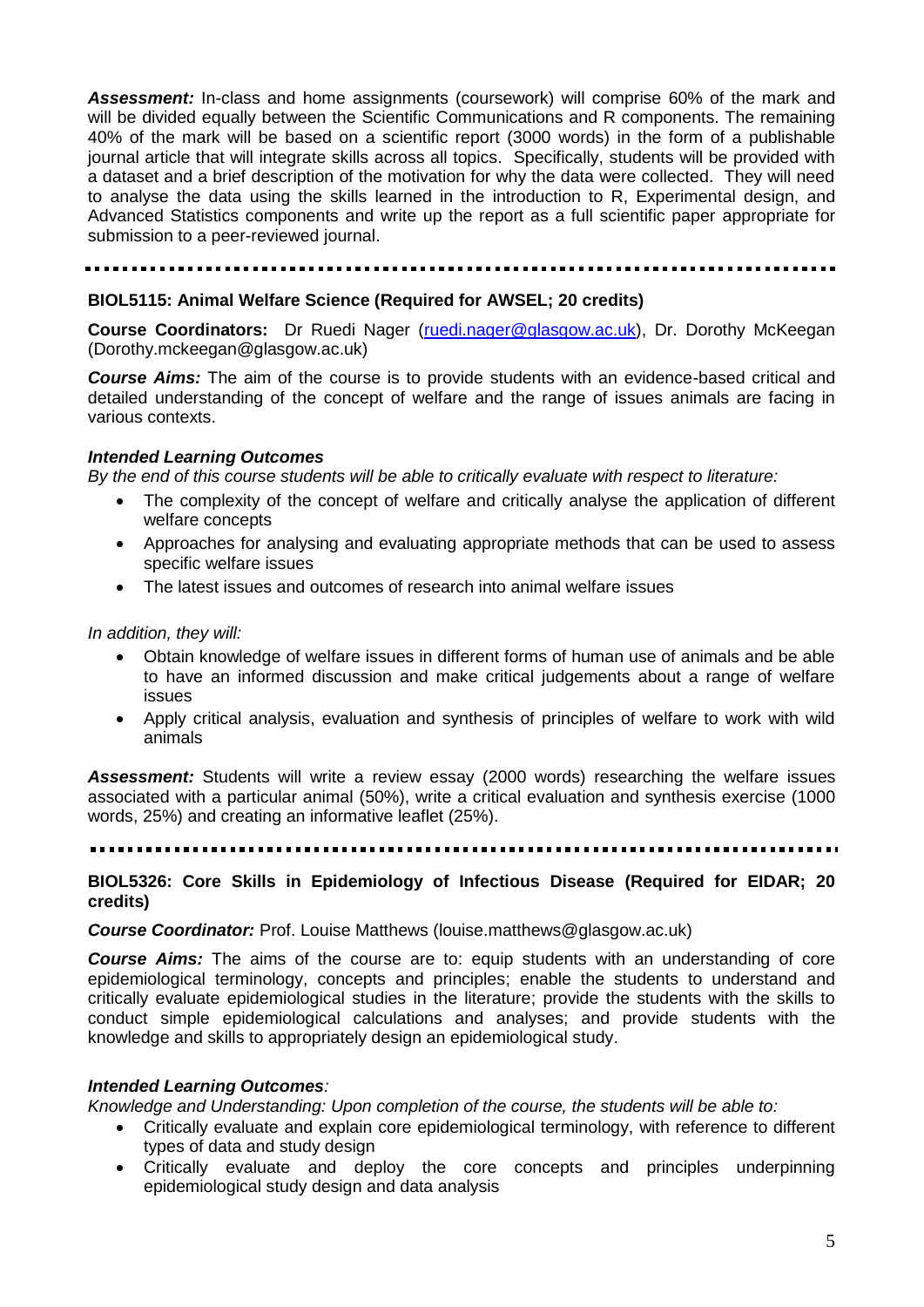• Critically evaluate and discuss the alternative types of epidemiological study and methods that may used to address epidemiological questions

*Skills and Other Attributes: On completion of the course, students will be capable of: (i)Intellectual skills*

- Identifying study designs appropriate for addressing given epidemiological questions
- Conducting simple calculations and analyses relevant to study design and data analysis
- Critically appraising scientific data and methods from the literature
- Formulating a research question or hypothesis
- Presenting analysis of data in form of scientific report

#### (*ii)Transferable/key skills*

- Reading and critical evaluation of scientific reports
- Oral communication of scientific subject matter
- Using statistical and database software for computation and data analysis

*Assessment:* Two written assignments, including a 1500 word report (50%) and data analysis (50%).

#### **BIOL5344: Programming in R (Required for QMBCE, CMAE; option for MRES\*; 20 credits)**

**Course Coordinator:** Dr. Richard Reeve [\(richard.reeve@glasgow.ac.uk\)](mailto:richard.reeve@glasgow.ac.uk)

#### **\*MRES students should check with their project supervisors, as taking this option would mean obtaining all taught credits in term 1**

*Course Aims:* The aim of this course is to provide hands-on training in programming in the R environment, and teach students to use the data structures appropriately to solve problems.

#### *Intended Learning Outcomes*

*With reference to the evidence base, by the end of this course students will be able to:*

- Use appropriate data structures to retrieve and store information in R
- Select and justify the appropriate loops and program structures in R when solving a problem
- Use comments appropriately to explain program structure and design
- Write a document functions in R to carry out specified procedures
- Design simple computer programs to solve specified problems
- Write programs in R
- Generate reports in R where code is run and the output is discussed

*Assessment:* Students will write submit annotated code and reports generated in R from small assignments during the module, reflecting participation and competencies learned in practical computer laboratories (50%). The remaining 50% will be based on an independent assignment studied during last day of class and completed after the module that will require integration of the evidence-based knowledge and skills learned, involving direct application of programming skills obtained.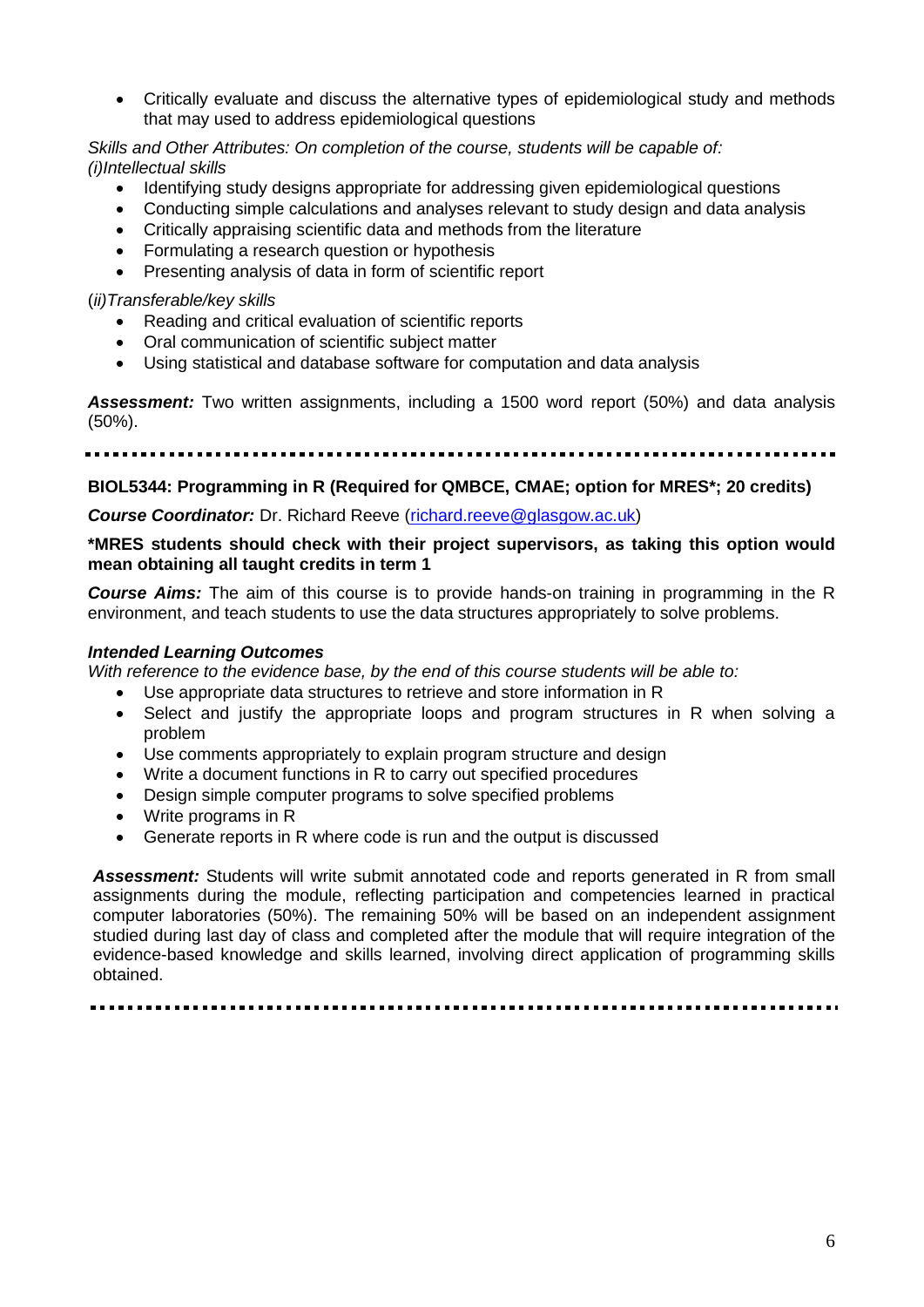### **BIOL5114: Animal Ethics (Required for AWSEL; option for QMBCE, CMAE, MRES)**

*Course Coordinator:* Dr. Dorothy McKeegan [\(dorothy.mckeegan@glasgow.ac.uk\)](mailto:dorothy.mckeegan@glasgow.ac.uk)

*Course Aims:* The aim of the course is to provide students with an awareness of the principles of relevant animal ethics frameworks and how these may be applied to consider the moral implications of different forms of human use of animals.

#### *Intended Learning Outcomes*

*By the end of this course students will be able to:*

- Recognise, evaluate and critically discuss the whole range of relevant animal ethics frameworks. Discuss critically with reference to the primary literature the tools to be used to recognise and reflect on ethical questions relating to the different human uses of animals and apply ethical reasoning to the main controversial issues in animal ethics
- Critically discuss, evaluate and synthesise welfare and ethical issues relating to different forms of human use of animals, contrasting our treatment of animals in different contexts where appropriate
- Critically analyse ethical dilemmas, employing ethical reasoning and applying ethical principles in the context of relevant case examples

*Assessment:* Students will produce an oral presentation based on a welfare issue in which they explore different ethical perspectives and their own view (50%). They will also write an essay (2000 words) that critically reflects on their own ethical position and its evolution (50%).

#### **BIOL5132: Biodiversity Informatics (option for QMBCE, CMAE, MRES, EIDAR)**

#### **Course Coordinator:** Prof. Rod Page [\(rod.page@glasgow.ac.uk\)](mailto:rod.page@glasgow.ac.uk)

*Course Aims:* To provide evidence-based advanced practical training in using web services to aggregate and visualise biodiversity data, using an interactive and open-access based approach.

#### *Intended Learning Outcomes*

*By the end of this course students will be able to:*

- demonstrate advanced competence in querying biodiversity databases and be able to critically discuss with respect to the primary literature their most appropriate uses
- critically discuss with respect to the literature the strengths and limitations of existing biodiversity databases
- consider a biological question related to biodiversity informatics and take an evidencebased approach to determine which current databases and services are relevant to answering that question

*Assessment:* Students will submit practical exercises to gauge their depth of understanding and engagement with the skills learned in each of the practical sessions. The work will be assessed not only on completion of the assigned tasks but on interpretation and self-reflection of the theories learned (25%). The remaining 75% will be based on a set exercise that tests the practical skills and theories learned.

### **BIOL5117: Biology of Suffering (option for AWSEL, QMBCE, CMAE, MRES)**

**Course Coordinator:** Dr Dorothy McKeegan [\(dorothy.mckeegan@glasgow.ac.uk\)](mailto:dorothy.mckeegan@glasgow.ac.uk)

*Course Aims:* The aim of the course is to provide students with an advanced understanding of sentience and suffering in animals and how this relates to ethical and legal considerations.

#### *Intended Learning Outcomes*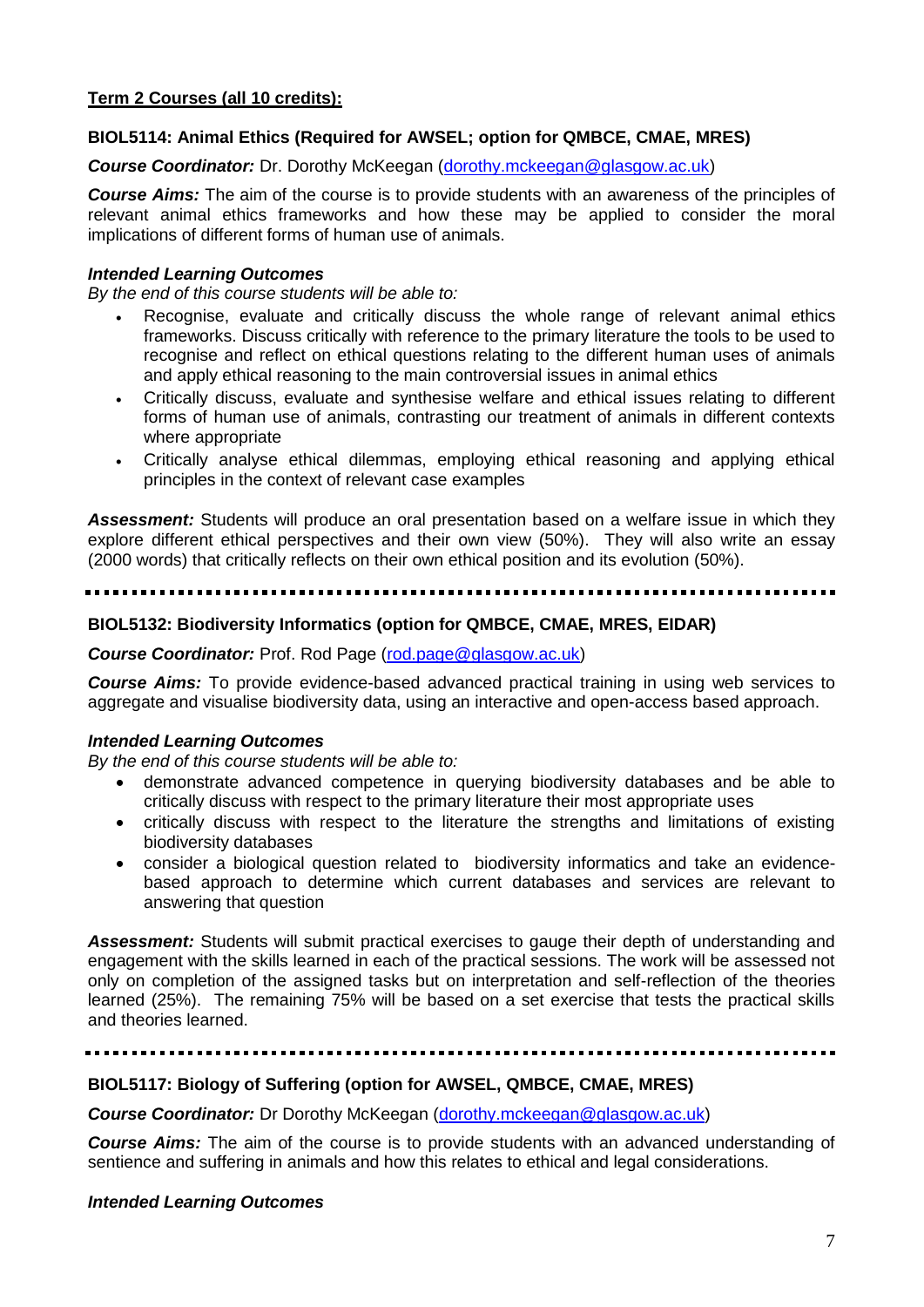*By the end of this course students will be able to:*

- Discuss critically the challenges faced by welfare research that aims to assess animal subjective states, and the strengths and weaknesses of different approaches
- Discuss critically the physiological basis of the stress response, the latest methodological developments on how to measure stress, and how these can inform welfare research
- Demonstrate detailed knowledge and critical understanding of the physiological basis of pain, discuss its evolution in the animal kingdom, and be informed by the developments at the forefront of pain research
- Apply knowledge and synthetic understanding of pain and stress to critically reflect on ethical issues and legislation
- Discuss critically the principles and concepts of disturbance and a critical awareness of its impacts on captive and wild animals

*Assessment:* Students will prepare an essay (2000 words; 100% of the course grade) where they will critically discuss current scientifc evidence for different types of animal suffering.

#### **BIOL5333: Care and Enrichment of Captive Animals (option for AWSEL, QMBCE, CMAE, MRES)**

#### *Course Coordinator: Dr. Ruedi Nager (*[ruedi.nager@glasgow.ac.uk\)](mailto:ruedi.nager@glasgow.ac.uk)

*Course Aims:* The aim of the course is to provide students with a critical awareness of issues relating to care for captive animals, relate these to legislation and welfare science, understanding of the underlying principles that will guide enrichment and the design of enclosures and encourages students to creatively think about their own solution to welfare issues.*Intended Learning Outcomes*

*By the end of this course students will be able to critically describe with respect to the primary literature*:

- Critically describe animal welfare issues related to keeping animals in captivity with respect to the primary literature:
- The theories and principles underlying the design of animal husbandry approaches.
- The importance of genetic considerations and apply these principles to captive breeding.
- The techniques available to assess the health status of captive animals
- The relevant key enrichment pathways and ability to critically evaluate choice of enrichment options appropriate to a given problem,
- How enrichment and enclosure design impacts on the animal's welfare.
- Key issues in environmental enrichment for animal welfare, with respect to home office and EU requirements
- Latest developments in research on environmental enrichment
- Principles of welfare in the design of novel animal enclosures/cages/animal research facilities

Assessment: The assessment for this course will be a written planning document (100% of the course grade) on designing an animal research facility OR an enrichment programme based on the latest animal welfare science studies and relevant legislation (2000 words).

#### **BIOL5130: Conservation Genetics (option for all programmes)**

#### *Course Coordinator:* Prof. Barbara Mable (Barbara.mable@glasgow.ac.uk)

*Course Aims:* To provide practical training in and the theoretical basis for basic molecular analyses used for identification and characterising of biodiversity, as applied to problems in the assessment of biodiversity, including approaches to DNA barcoding for identification and population genetics analyses of population structure and genetic history at a level sufficient to perform independent analysis of real datasets. The course will also highlight recent advances in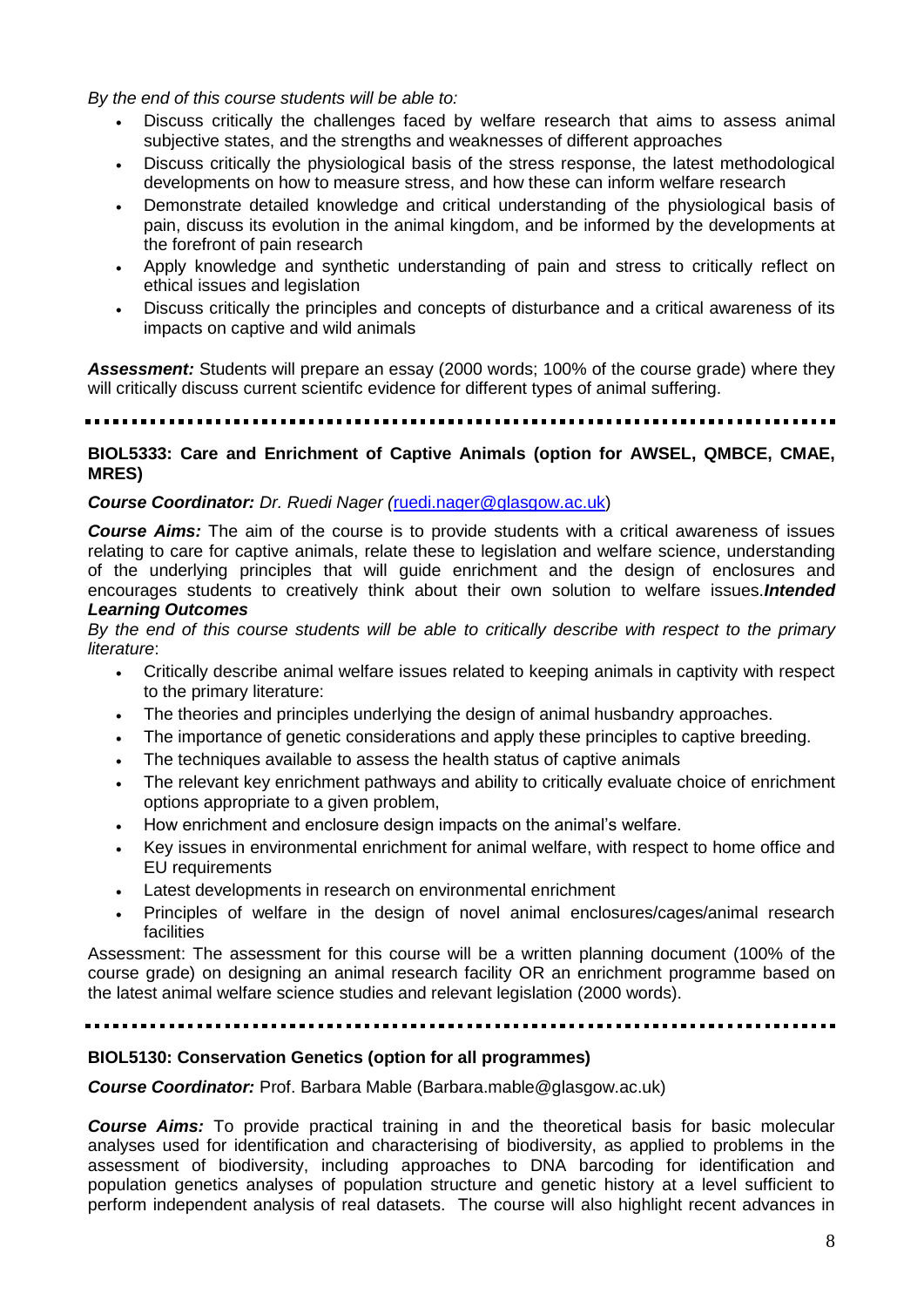sequencing technology and approaches to genotyping, along with the new challenges that this will bring for analytical approaches.

#### *Intended Learning Outcomes*

*By the end of this course students will demonstrate competence, be able to critically discuss the underpinning theoretical background, and provide an evidence-based justification to choose the most appropriate methods to apply to particular research questions related to:*

- Basic manipulation of sequence and genotyping data using appropriate specialised software and interpretion of the patterns
- Use of specialised computer programmes for analysing molecular data to address research problems in biodiversity and conservation

*In addition, students will be able to critically discuss in depth with respect to literature:*

- The history of development of molecular techniques used in biodiversity research and the future changes that will come with continuing advances in sequencing and genotyping technology
- The scope and limitations of the range of analytical methods used to assess biodiversity through identification
- The theoretical basis behind the range of analytical methods available to infer population structure and genetic history using population genetics approaches

*Assessment:* Students will submit practical exercises to gauge their depth of understanding and engagement with the skills learned in each of the practical sessions. The work will be assessed not only on completion of the assigned tasks but on interpretation and self-reflection of the theories learned (40%). The remaining 60% will be based on an independent and evidence-based assignment (1500-2000 words) that will require integration of the knowledge and skills learned across the range of method and theories, including analytical approaches and interpretation of results in the context of the primary literature.

#### **BIOL5325: Economic Tools for Conservation (option for CMAE, QMBCE, MRES, AWSEL)\***

**Course Coordinator:** Prof. Nick Hanley [\(nicholas.hanley@glasgow.ac.uk\)](mailto:nicholas.hanley@glasgow.ac.uk)

#### **\*This course is incompatible with BIOL5125**

*Course Aims:* This course introduces masters students to concepts within environmental economics which are useful for analysing and designing conservation policies globally. No prior understanding of economics is necessary. Economics has a number of important insights which it can offer to the design and analysis of conservation policy. For example, how to identify the most cost-effective ways to achieve biodiversity targets; how to measure the willingness of people to fund conservation actions; and how to design payment for ecosystem services which effectively deliver environmental benefits. This new course introduces students to these insights, and to the economic tools which can be used to undertake policy analysis and policy design. We will also make students aware of the considerable empirical literature now available which illustrates the application of these tools in a range of contexts globally.

#### *Intended Learning Outcomes*

By the end of this course students will be able to:

- Critically discuss and evaluate concepts such as cost-effectiveness, cost-benefit analysis and payment for ecosystem service (PES) schemes, with reference to the evidence base and to economic theory
- Critically compare and contrast alternative design options for nature conservation policies on private land;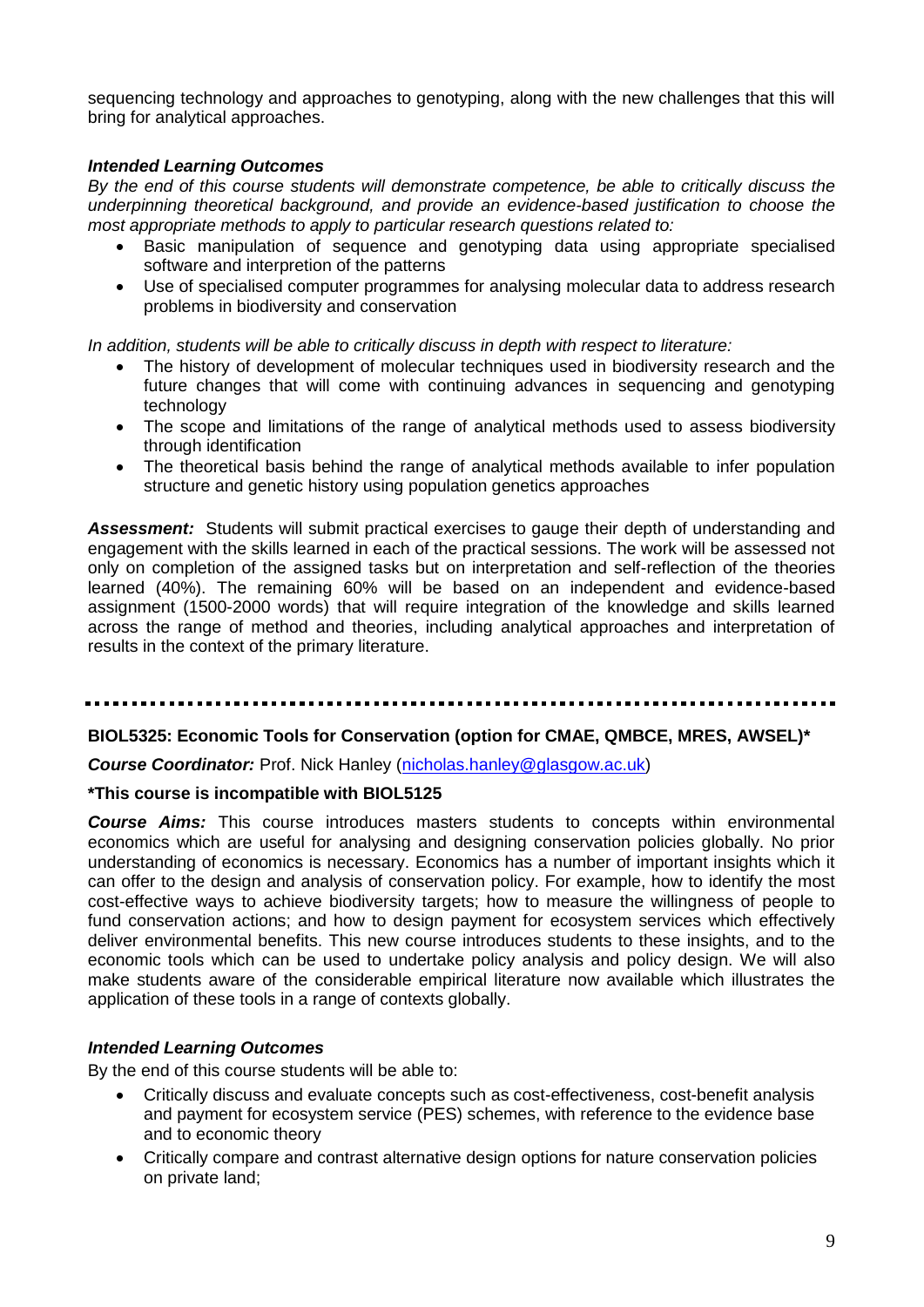- Critically discuss ideas of economic efficiency, benefits and costs as tools for analysing conservation problems in a wide range of global settings
- Conduct economic analysis of specific examples of conservation policy
- Explain the results of such analysis to non-specialists, the policy community and other relevant stakeholders

*Assessment:* Students will write one essay of 3000 words maximum length on one of 3 questions set at the beginning of the course, based on a set of references provided and their own in-depth search of the literature (60% of assessment). They will also produce two "policy briefing reports" written on the basis of group discussions during the tutorial sessions and their own individual work for (i) design of PES schemes (ii) use of choice modelling to inform PES scheme design. These reports will be written in non-technical language and be of no more than 500 words in length, supported by at least one Figure. Each report will be worth 20% of the total assessment.

### **BIOL5327: Epidemiology of Antimicrobial Resistance (Required for EIDAR)**

*Course Coordinator:* Dr. Tiziana Lembo (tiziana.lembo@glasgow.ac.uk)

*Course Aims:* The aims of the course are to: provide a foundation of knowledge on the processes driving antimicrobial resistance emergence, persistence, transmission and spread at local, national, regional and global levels; familiarise the students with approaches available to detect and measure antimicrobial resistance in human and animal populations, and the environment; provide the students with the knowledge and skills to appropriately design an epidemiological study focusing on anti-microbial resistance; and equip the students with an understanding of appropriate interventions for preventing or reducing antimicrobial resistance threats in human and animal populations.

### *Intended Learning Outcomes*

*Knowledge and Understanding – Upon completion of the course, the students will be able to:*

- Critically identify and explain with reference to the primary literature epidemiological processes relevant to infectious diseases, with a focus on antimicrobial resistance in a global context.
- Critically discuss with reference to the primary literature best practices in detection, measurement and analyses relating to antimicrobial resistance.
- Discuss in-depth relevant methods, and critically evaluate choice of methods appropriate to a given epidemiological investigation, set in the context of up-to-date primary literature in the field of antimicrobial resistance.
- Assimilate and evaluate mechanisms for the design, implementation and evaluation of interventions for the prevention and control of antimicrobial resistance in a range of populations.

Skills and Other Attributes – Upon completion of the course, the students will be able to:

- Critically research and synthesise scientific literature in order to recognise knowledge gaps and research priorities.
- Formulate research hypotheses or questions and evaluate study design options to address them.
- Discuss critically the value of interdisciplinary approaches to scientific learning, planning and execution.
- Reading and critical evaluation of scientific and non-scientific literature.
- Ability to articulate and communicate clearly and concisely the study subject both orally and in written form.
- Discuss the issues, opportunities and limitations of different types of study design methods and data.

*Assessment***:** One written assignment (~1,500 words; 70%) and an oral presentation (30%).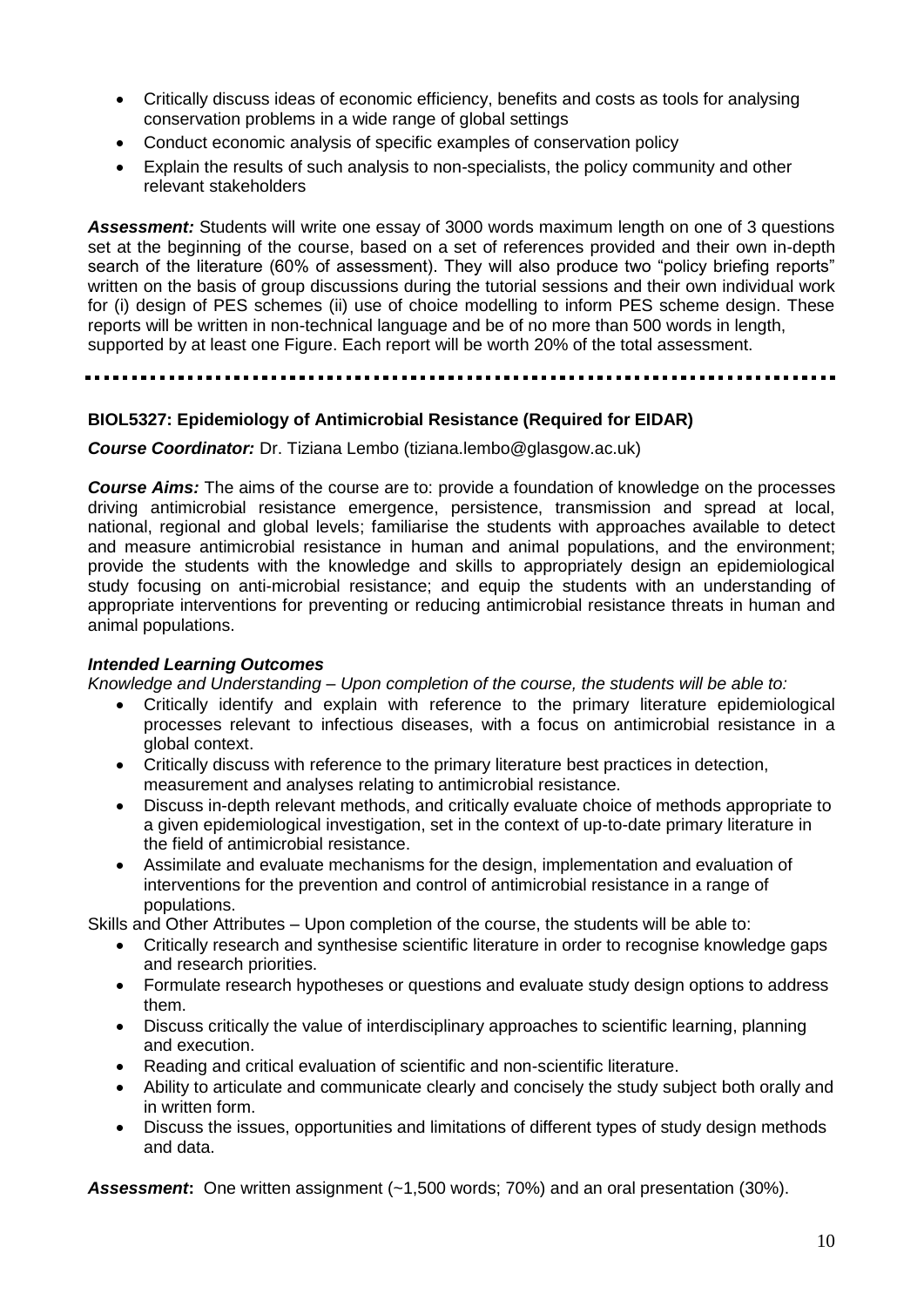#### **VETSCI5024: Genetic and Genomic Aspects of Antimicrobial Resistance (Required for EIDAR; Option for all other programmes)\***

*Course Coordinator:* Dr. Katarina Oravcova [\(katarina.oravcova@glasgow.ac.uk\)](mailto:katarina.oravcova@glasgow.ac.uk)

#### **\*This course is incompatible with BIOL5137**

#### *Intended Learning Outcomes*

*Upon completion of the course, the students will be able to:*

- Understand and critically discuss the molecular basis of emergence and spread of AMR
- Discuss and critically assess the use of genotypic and phenotypic approaches for AMR detection
- Explore and evaluate the role of genomics in the study of AMR
- Critically examine, analyse and summarise scientific literature on a chosen aspect of molecular mechanisms or genomic features of AMR
- Perform simple experiments on molecular identification of AMR determinants
- Comprehend and utilise selected tools for molecular and genomic screening of AMR
- Critically read and evaluate scientific literature
- Appraise and communicate a study subject in written and oral form
- Use software tools for molecular and genomic data analysis

*Assessment:* Students will submit one written assignment (1500 words) on genomic data analysis (50%) and a lab practical report (50%).

#### **BIOL 5250: GIS for Ecologists (option for MRES, CMAE, QMBCE)\***

#### *Course Coordinator:* **Dr. Roman Biek (roman.biek@glasgow.ac.uk)**

*Course Instructor:* Dr Colin Macleod (cdmacleod@GISinEcology.com)

#### **\* This course is space limited so instructor approval required**

*Course Aims:* The aim of the course is to provide students with training in the collection and analysis of ecological data using a geographic information system (GIS). The objective is to develop key skills in creating a GIS using existing data and collecting suitable field data for an ecological project.

#### *Intended Learning Outcomes*

By the end of this course students will be able to: create a Geographic Information System (GIS) for an ecological research project and populate a GIS with existing data layers, data layers which they have created and with data collected in the field. In addition, students will be able to: (1) collect GIS compatible data in the field using a global positioning system (GPS) receiver, (2) setup and use a GPS receiver to record ecological field data (3) design a GIS project, and populate it with the required data to answer a specific research question.

*Assessment***:** Students will produce a GIS report displaying distribution maps, appropriate graphs and summary flow diagram based on collection of field data (60%). The remaining assessment will be a 1500 word review critically assessing the current use of GIS projects in specialised ecological research.

#### **BIOL5292: Human Dimensions of Conservation (Required for CMAE; option for AWSEL, QMBCE, CMAE, MRES)\***

*Course Coordinator:* Prof. Sarah Cleaveland [\(sarah.cleaveland@glasgow.ac.uk\)](mailto:sarah.cleaveland@glasgow.ac.uk)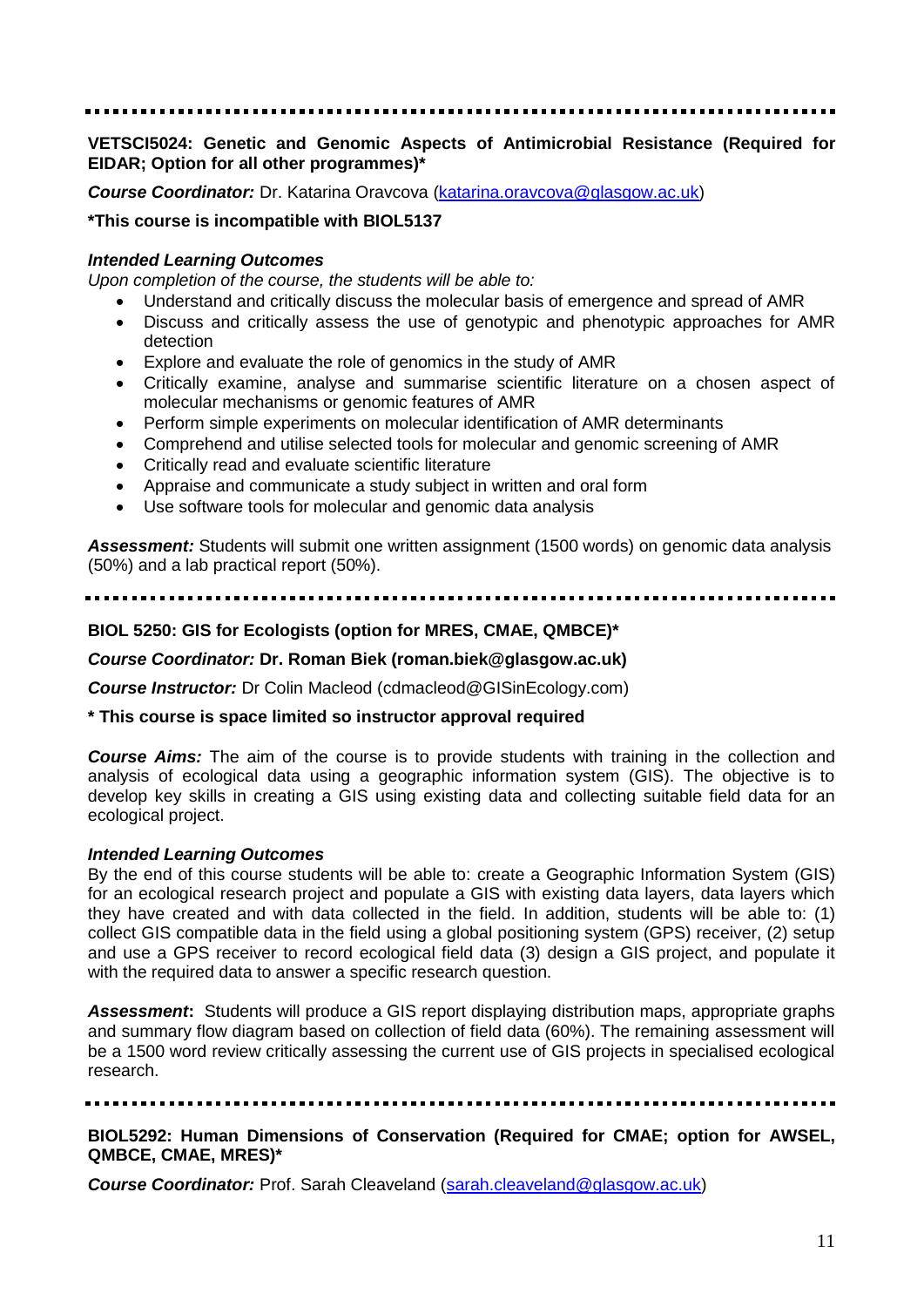### **\* This course is space limited so instructor approval required**

*Course Aims:* The course explores human dimensions of conservation, including topics relating to biodiversity conservation and human development, sustainable use, wildlife trade, hunting, humanwildlife conflict and wildlife interventions. These subjects will be considered from diverse ethical, ecological, socio-economic and political perspectives. The course will draw largely on examples from African ecosystems, but students will have opportunities to explore issues relevant to other parts of the world in facilitated discussions and as part of the practical exercise in media training.

### *Intended Learning Outcomes*

*By the end of this course students will be able to:*

- Critically discuss with reference to the evidence base and primary literature:
	- o Different approaches to natural resource management and their implications for biodiversity conservation and human development.
	- $\circ$  Interacting ecological, ethical, social and economic issues affecting conservation and the management of wildlife.
	- $\circ$  Challenges surrounding the sustainable utilisation of wildlife, including tourism, sport hunting and wildlife trade.
	- o Dilemmas arising from human-wildlife conflict and different approaches to conflict mitigation.
	- o Attitudes and approaches towards different types of wildlife interventions for conservation.
- Demonstrate a detailed understanding of a contemporary conservation dilemma.
- Make a rational argument for/against a particular conservation action/approach.

*Assessment:* Students will prepare a short piece of written work that addresses a contemporary conservation dilemma in the form of a press statement. This will form the basis of a media-style interview or presentation. Students will be assessed on their ability to summarise, synthesize and communicate key messages in a way that is accessible to a lay audience (50%). The remaining 50% will be based on a written exercise that will require integration of the evidence-based knowledge and skills learned in this module.

#### **BIOL5123: Infectious Disease Ecology & the Dynamics of Emerging Disease (option for QMBCE, CMAE)\***

*Course Coordinator:* Prof. Louise Matthews [\(louise.matthews@glasgow.ac.uk\)](mailto:louise.matthews@glasgow.ac.uk)

### **\* Prerequisite Programming in R**

*Course Aims:* The aim of this course is to equip students with the mathematical and programming skills and theoretical background to be able to create simple epidemiological models, to interpret their outputs and to be able to critically evaluate published papers on infectious disease dynamics.

#### *Intended Learning Outcomes*

*By the end of this course students will be able to critically discuss with respect to literature and theoretical background:*

- The value of currently used standard epidemiological models
- The distinction between: frequency and density-dependent transmission; micro and macroparasite models
- The concept of herd immunity
- The principles behind standard vaccination strategies
- The distinction between and appropriate use of stochastic and deterministic formulations
- The definition and conceptual framework for the basic reproduction number
- The concept of critical community size
- The context for use of metapopulation models
- Impacts of host heterogeneity on infection dynamics
- The use of standard model types in the epidemiological literature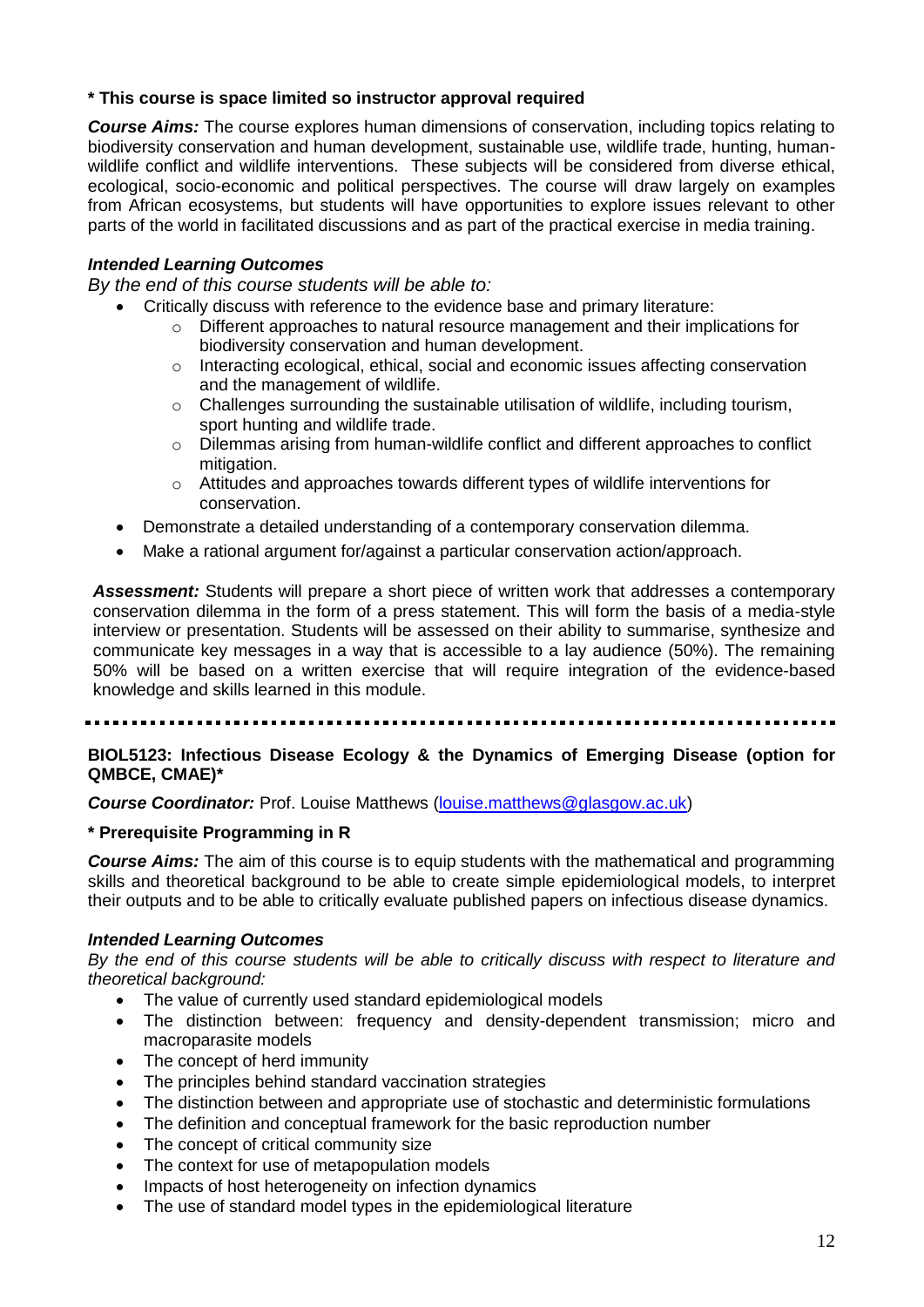*In addition, they will be able to:*

- Program standard epidemiological models in R and interpret outputs
- Calculate the basic reproduction number for simple epidemiological models
- Identify and interpret equilibria in standard epidemiological models
- Generate a mathematical description of an infection dynamics model for a problem of their own choice

*Assessment:* Students will write submit annotated code and reports generated in R from small assignments during the module, reflecting participation and competencies learned in practical computer laboratories (50%). The remaining 50% will be independent assignment completed after the module that will require integration of the evidence-based knowledge and skills learned, involving direct application of programming skills obtained.

#### **BIOL5124: Introduction to Bayesian Statistics (option for all other programmes)**

*Course Coordinator:* Prof. Jason Matthiopoulos (Jason.matthiopoulous@glasgow.ac.uk)

*Course Aims:* The aim of the course is to provide the student with an evidence-based founding in the basic theory and practice of Bayesian statistics.

#### *Intended Learning Outcomes*

*By the end of this course students will be able to critically discuss with reference to theory and practice:*

- The key differences between a Bayesian and frequentist approach
- How prior information is used in a Bayesian approach
- The concept of Markov Chain Monte Carlo techniques
- The distinction between Metropolis-Hastings and Gibbs sampling

#### *In addition, they will be able to:*

- Write simple programs in WinBugs or JAGs
- Specify and discuss critically the appropriate use of both informative and 'uninformative' priors
- Identify when a model has converged
- Conduct model selection using DIC

*Assessment:* Students will submit practical exercises to gauge their depth of understanding and engagement with the skills learned in each of the practical sessions. The work will be assessed not only on completion of the assigned tasks but on interpretation and self-reflection of the theories learned (50%). The remaining 50% will be a take-home problem-based assignment that will require integration of the knowledge and skills learned in this module, in the analysis and discussion of an independent dataset.

#### **BIOL5125: Invertebrate Identification (option for QMBCE, CMAE, MRES, AWSEL)\***

**Course Coordinator:** Dr. Stewart White [\(stewart.white@glasgow.ac.uk\)](mailto:stewart.white@glasgow.ac.uk)

#### **\*This course is incompatible with BIOL5325**

*Course Aims:* The aim of this course is to provide students with in depth hands-on training to enable them to identify key vertebrate groups, using field guides, identification keys, and vocalizations, as required for assessment of biodiversity.

#### *Intended Learning Outcomes*

*By the end of this course students will be able to take an evidence-based approach to:*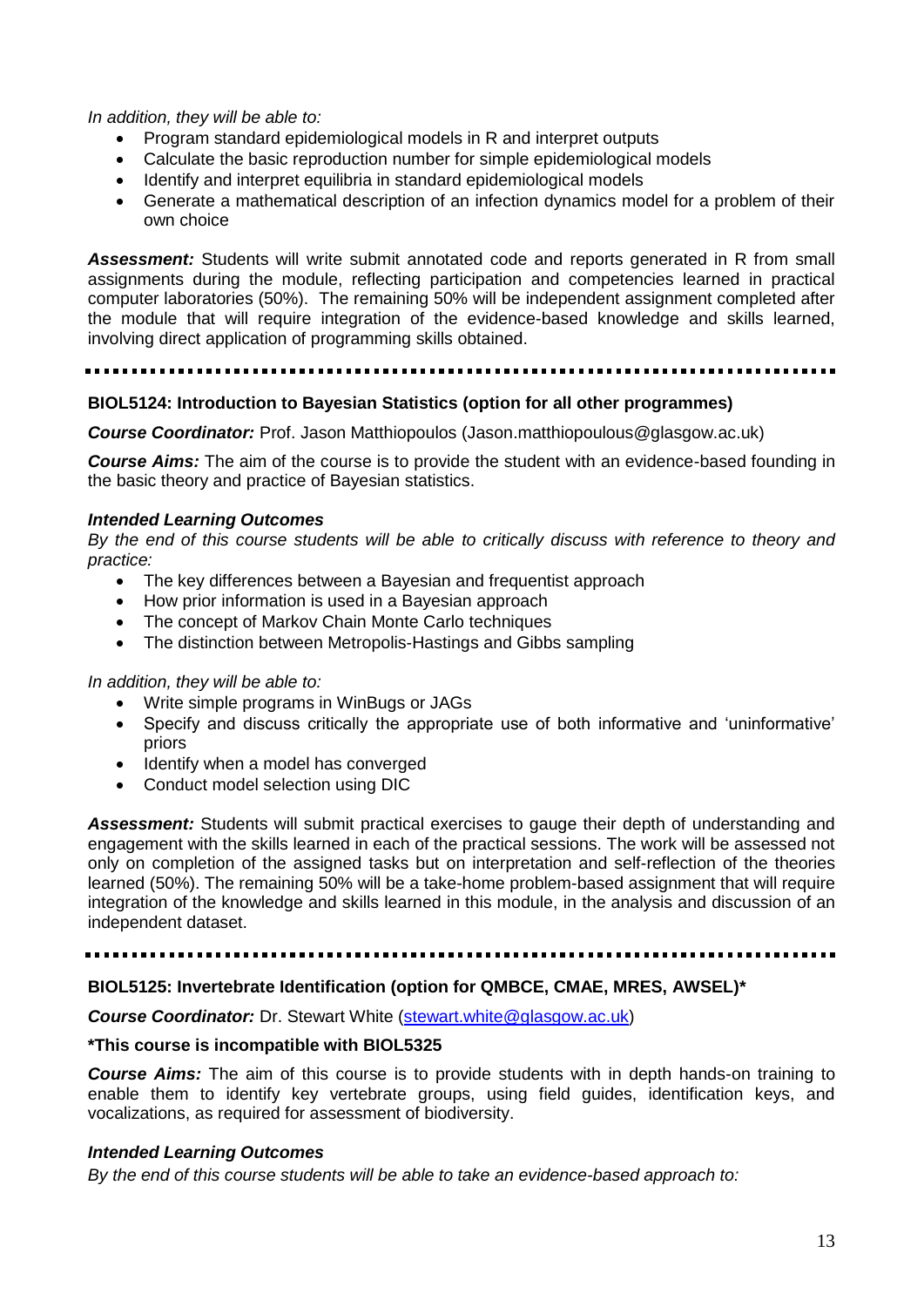- Identify species from key invertebrate groups, to the lowest taxonomic level possible for that group
- Use taxonomic keys and the principles behind them so that they can understand and implement the use of novel keys for groups that have not been studied directly in this course
- Understand and calculate biodiversity based on a range of indices and choose those most relevant to the taxa under study
- Consolidate the methodologies learned, in terms of an in-class laboratory test to evaluate their ability to use keys
- Devise and deploy an independent research assignment aimed at comparing trap efficiency, both qualitatively and quantitatively, and comparing levels of biodiversity in different habitat types in terms of species richness and abundance, which will require integration of knowledge learned in the core course Measuring Biodiversity and Abundance in the autumn term

*Assessment:* Students will submit practical exercises to gauge their depth of understanding and engagement with the skills learned in each of the practical sessions. The work will be assessed not only on completion of the assigned tasks but on interpretation and self reflection of the theories learned (20%), as well as demonstrating proficiency in identification through in-class tests (40%). Students will integrate knowledge learned in the preparation of an independent and evidence based assignment that will involve quantifying biodiversity in a sample obtained from either an aquatic or the terrestrial sampling course, and evaluating which measures of diversity are most appropriate for the taxonomic groups identified, for the particular habitat type sampled, as well as assessing which trapping techniques learned during the sampling modules are most efficient both qualitatively and quantitatively (40%).

#### **BIOL5127: Legislation & Societal Issues (Required for AWSEL; option for QMBCE, CMAE, MRES)**

#### **Course Coordinator:** Dr. Ruedi Nager (ruedi.nager@glasgow.ac.uk)

*Course Aims:* The aim of the course is to provide students with a rigorous evidence-based understanding of key features of relevant legislation and societal issues regulating the use of animals in various contexts. Students will explore relevant legislation on a specific animal use issue of a country of their choice (ideally their home country).

#### *Intended Learning Outcomes*

*By the end of this course students will be able to critically discuss with respect to the primary literature:*

- Legislation concerning keeping animals in captivity in the UK and demonstrate a basic understanding of the UK legislative frameworks protecting animals in different contexts
- Key legislation relating to animal welfare in laboratory and zoo environments
- How societal influences affect discussion and public attitudes towards different forms of human use of animals, especially with respect to controversial issues
- How legislation is underpinned by ethical principles and results of current research in welfare science.
- Have a critical awareness how new policies are made and how the policy making process as well as the public may be influenced.

*Assessment:* Students will write a position paper essay (2000 words) on a chosen case study about an issue of animal use; the position paper should critically reflect on legislative, scientific and ethical aspects relevant to the chosen case, and come up with a clear conclusion on the student's position on the chosen case. This will comprise 50% of the mark. The remaining 50% will be based on a press release describing their views and rationale in their position paper to the general public.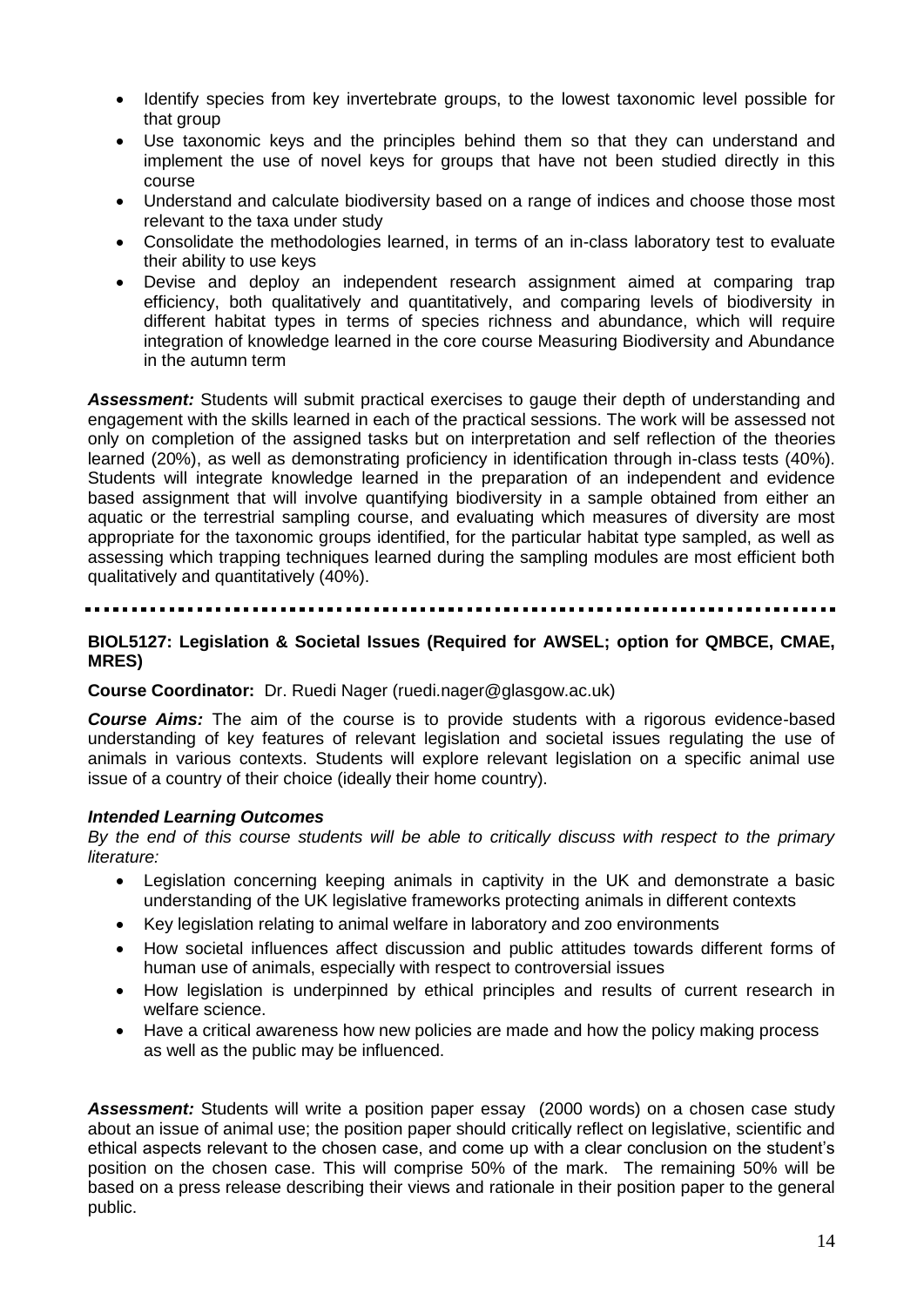#### **BIOL5119: Molecular Epidemiology and Phylodynamics (option for all programmes)**

*Course Coordinator:* Dr. Roman Biek [\(roman.biek@glasgow.ac.uk\)](mailto:roman.biek@glasgow.ac.uk)

*Course Aims:* To provide students with the conceptual background and hands-on training required for analysing and interpreting genetic data to answer applied questions in evolutionary biology and epidemiology, through the use of relevant specialised computer software and critical evaluation of the scientific literature.

#### *Intended Learning Outcomes*

*By the end of this course students will be able to:*

- Critically discuss with respect to the primary literature the use of various types of genetic data used in evolutionary analysis and epidemiology and their suitability for addressing specific research questions
- Conduct basic analyses on such data using contemporary software (including the program BEAST and others) and to diagnose and troubleshoot problems encountered during analysis
- Critically interpret and synthesise results of these analyses and make specific research and management recommendations on their basis with reference to the evidence base

*Assessment:* Students will submit practical exercises to gauge their depth of understanding and engagement with the skills learned in each of the practical sessions. The work will be assessed not only on completion of the assigned tasks but on interpretation and self reflection of the theories learned (40%). The remaining 60% will be based on a particular applied research problem in pathogen evolution and epidemiology for which the students are asked to analyse a provided data set using the tools learned in the course and write up a scientific report based on their findings (2000-3000 words).

#### --------------

#### **BIOL5131: Multi-species Models (option for all programmes)**

#### *Course Coordinator:* Prof. Dan Haydon (Daniel.haydon@glasgow.ac.uk)

*Course Aims:* This course will introduce students to the theory and practice of formulating multispecies population models. It will aim to introduce students to the different ways these models can be formulated in theory, and implemented in practice (this will be undertaken in the R programming environment). Students will be asked to review a range of previous uses of these forms of models, and be asked to develop critical views of them. Emphasis will be placed on identifying the key assumptions of these different models, and when different formulations are most appropriate.

#### *Intended Learning Outcomes*

*By the end of this course students will be able to discuss critically with respect to the evidence base and primary literature:*

- Applications, limitations and assumptions of the main areas of multi-species population models
- Features of a range of commonly used multi-species population models, and evaluate the various assumptions that each make
- Examples of when these different models have been applied to particular situations, and what different sorts of predictions such models are most appropriate for
- Current issues and controversies in this area of multi-species ecological modelling

*In addition, they will be able to:*

- Implement a range of different multi-species models in R, and be able to conduct comprehensive numerical analysis of these models.
- Estimate critical parameters contained within these different formulations, and determine how the stability of these models depends on their formulation and parameterization.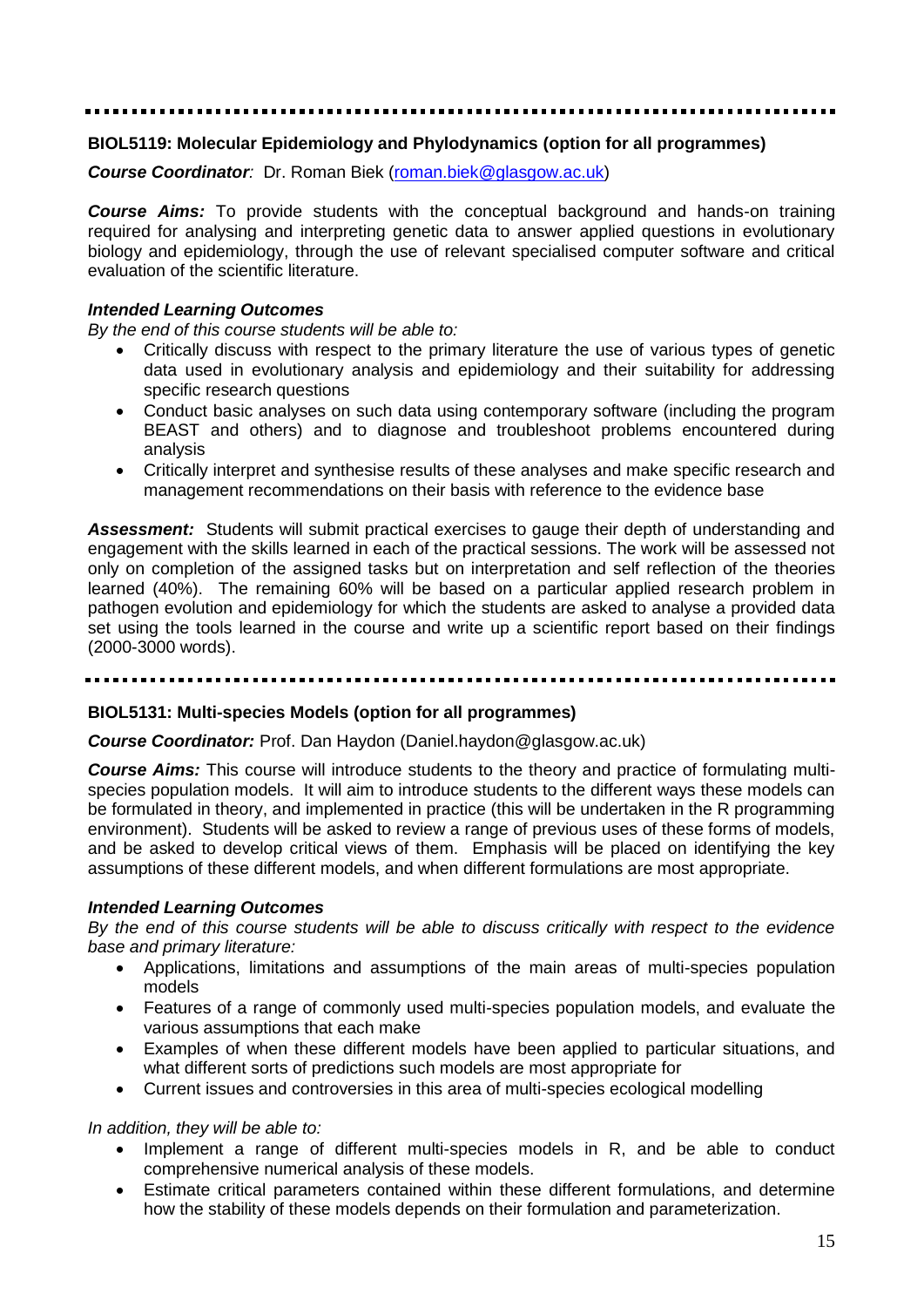*Assessment:* Students will submit practical exercises to gauge their depth of understanding and engagement with the skills learned in each of the practical sessions. The work will be assessed not only on completion of the assigned tasks but on interpretation and self-reflection of the theories learned (50%). The remaining 50% will be a set exercise that will require integration of the evidence-based knowledge and skills learned in this module.

#### **BIOL5293: Principles of Conservation Ecology (Required for CMAE; option for QMBCE, MRES, AWSEL)**

#### *Course Coordinator:* Dr. Grant Hopcraft (grant.hopcraft@glasgow.ac.uk)

*Course Aims:* The course explores the interaction between species and environment in protected African ecosystems. It will examine the ecological factors and processes that underpin the abundance and spatial distribution of populations, and the dynamics of their within and between species interactions. It will be familiarise students with the key conceptual and quantitative paradigms relevant to conservation ecology the practice of conservation management, and the study and monitoring of components of African ecosystems. It will focus particularly on how to study and quantify ecosystem stress, and how ecological dynamics respond to stress and environmental change in African settings.

#### *Intended Learning Outcomes*

*By the end of this course students will be able to:*

- Identify and critically evaluate key concepts underpinning the interaction between species and their environments in protected African ecosystems
- Critically discuss the key ecological processes underlying the abundance and spatial distribution of species of conservation interest, and the conceptual and quantitative models that are used to characterise them
- Apply appropriate processes to measure and manage ecosystem stressors
- Critically discuss the ecological basis on which to build options for the management of natural resources and their implications for biodiversity conservation.
- Critically discuss and evaluate, with reference to the evidence base and primary literature, a particular conservation action/approach based on recognised ecological principles in order to make a rational argument for or against the action/approach
- Design management and research projects around sound and recognised ecological principles
- Appraise the usefulness of quantitative assessment of a given ecological process, and design processes for the acquisition of relevant quantitative data in conservation ecology.

*Assessment:* Engagement and application of theory during discussions: students will be assessed based on active participation in discussions and their ability to present, synthesise and engage with others about theories (30%). They will also be assessed on a set exercise that tests the practical skills learned (15%). Students will submit two drafts of a poster presentation that outlines their experimental plan for their independent research project (55%). This will incorporate the theories and practical lessons learned during the course and will help to develop their critical thinking skills for their projects. They will have the opportunity to improve their presentation based on formative feedback provided on the first draft.

#### **BIOL5294: Protected Area Management (Required for CMAE; option for QMBCE, MRES, AWSEL)\***

*Course Coordinator:* Prof. Sarah Cleaveland [\(sarah.cleaveland@glasgow.ac.uk\)](mailto:sarah.cleaveland@glasgow.ac.uk)

#### **\* This course is space limited so instructor approval required**

*Course Aims* This course will introduce students to key issues in the management of protected areas in Africa, including the history of protected area management, legal and policy frameworks,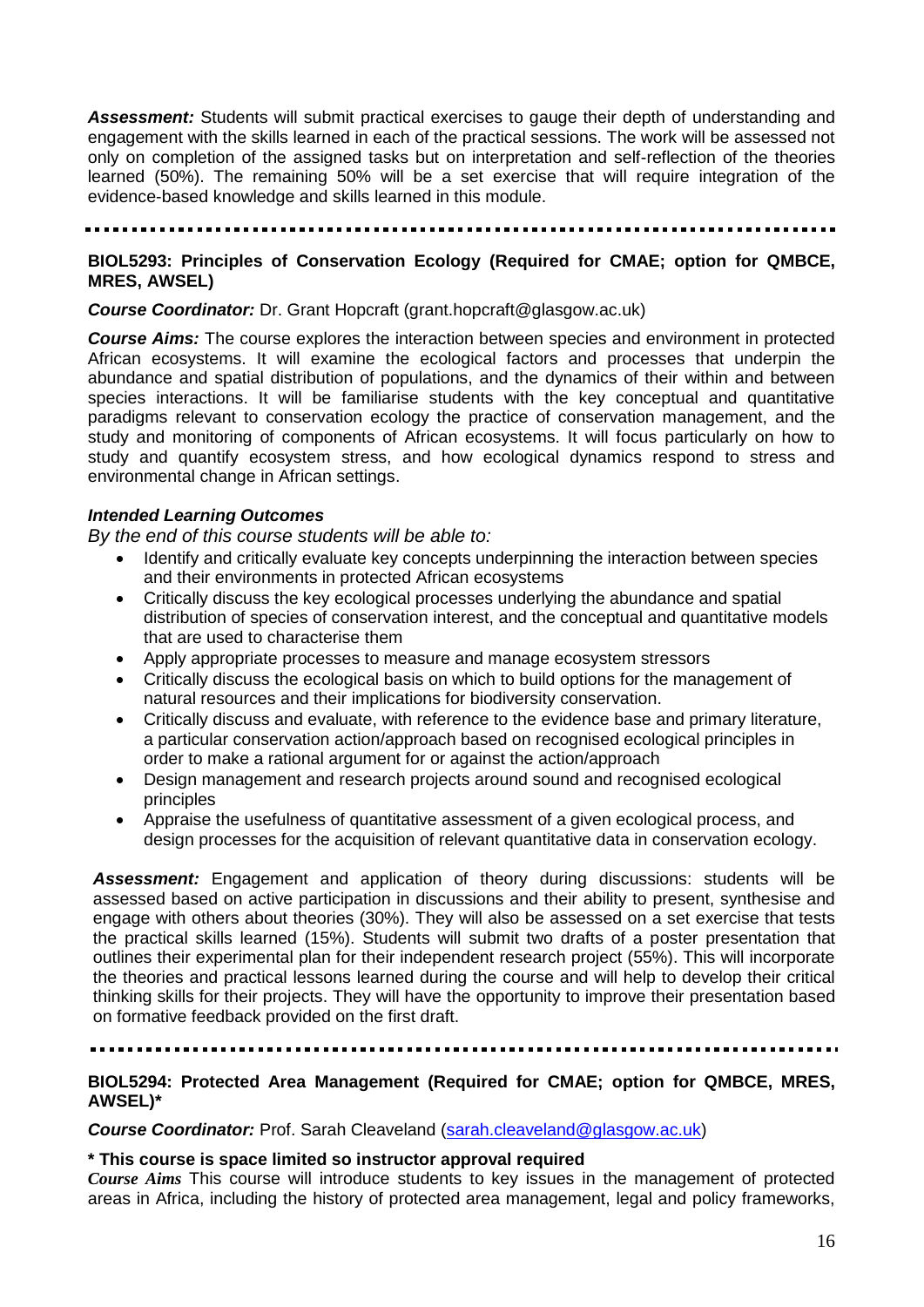resource protection, ecological monitoring, fire management, tourism management and development, infrastructure management and community conservation. The course will draw largely on examples from African ecosystems, but students will be encouraged to contribute to facilitated discussions of conservation management in other parts of the world. Further topics will consider setting of conservation priorities, monitoring and evaluation of conservation actions, with emphasis on practical aspects of protected area planning.

### *Intended Learning Outcomes*

*By the end of this course students will be able to:*

- Critically discuss and evaluate, with reference to the evidence base and primary literature, the key issues and activities involved in the management of terrestrial and marine ecosystems in Africa, including practical aspects of protected area planning.
- Critically discuss and evaluate, with reference to the evidence base and primary literature, approaches used in setting conservation priorities and the appropriate scales for conservation planning.
- Critically discuss contemporary controversies in relation to protected area management and different conservation paradigms.
- Develop an outline management plan for a protected area.
- Conduct a conservation priority-setting exercise

*Assessment:* The assessment will comprise a reflective writing exercise (30%) and an exercise that relates to conservation management of a protected area in Africa, comprising an oral presentation (30%) and written summary of an activity plan (40%). Students will be assessed on their ability to present and synthesize evidence and how they engage with others in discussing different approaches.

#### **BIOL5135: Single-species Models (option for all programmes)**

#### *Course Coordinator:* Dr. Jan Lindström (jan.lindstrom@glasgow.ac.uk)

*Course Aims:* This course will introduce students to the theory and practice of single-species population models. It will aim to introduce students to the different ways these models can be formulated in theory, and implemented in practice (this will be undertaken in the R programming environment). Students will be asked to review a range of previous uses of these forms of models, and be asked to develop critical views of them. Emphasis will be placed on identifying the key assumptions of these different models, and when different formulations are most appropriate.

#### *Intended Learning Outcomes*

*By the end of this course students will be able to critically discuss with reference to the evidence base and primary literature:*

- The applications, limitations and assumptions of the range of currently used single-species population models
- The key features of a range of commonly used single-species population models, and evaluate the various assumptions that each make
- Examples of when these different models have been applied to particular situations, and what different sorts of predictions such models are most appropriate for current issues and controversies in this area of ecological modelling

*In addition, they will be able to:*

- Implement a range of different single-species models in R, and be able to conduct comprehensive numerical analysis of these models
- Estimate critical parameters contained within these different formulations, and critically evaluate the sensitivity of model outputs to these parameters

*Assessment:* Students will submit practical exercises to gauge their depth of understanding and engagement with the skills learned in each of the practical sessions. The work will be assessed not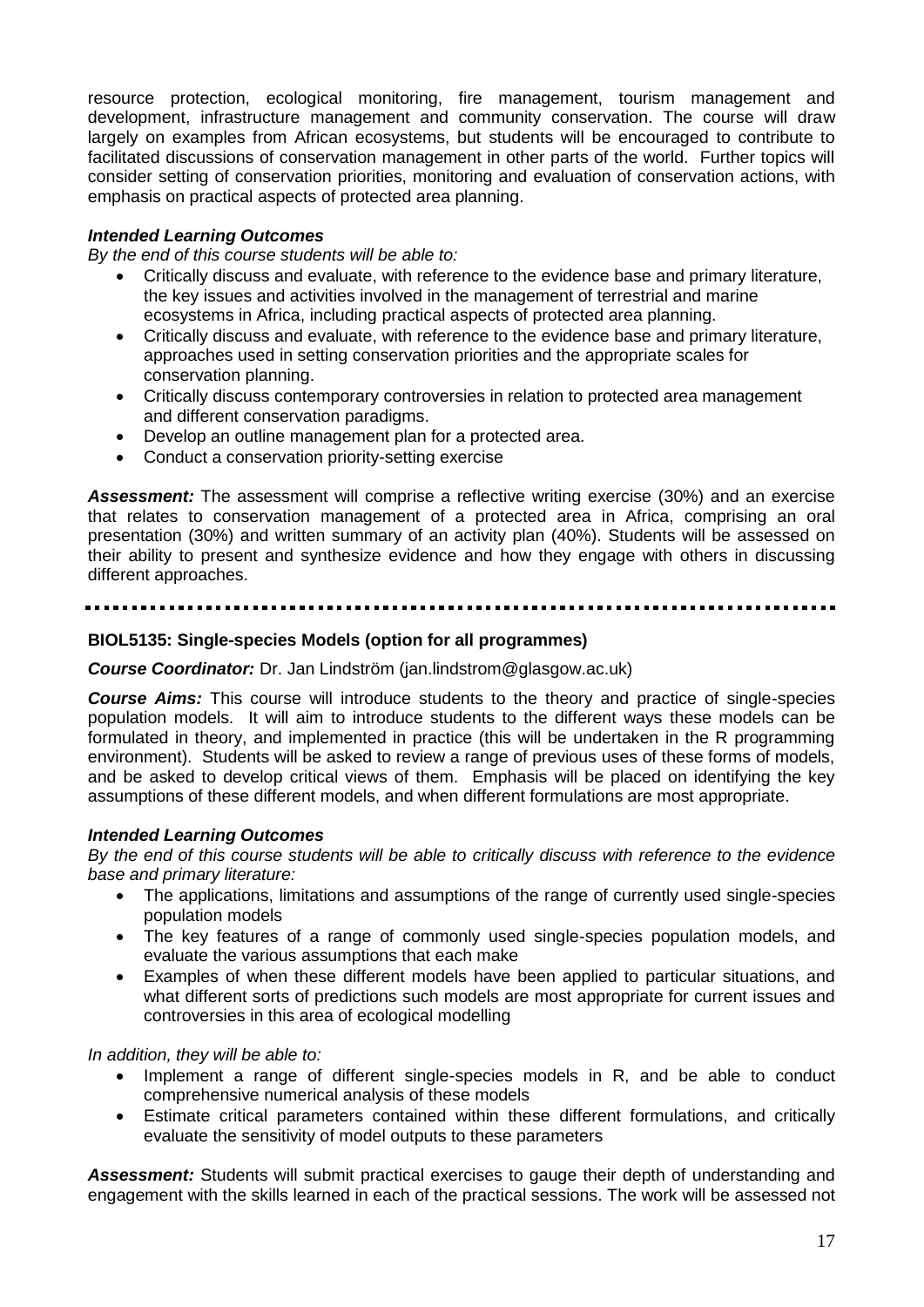only on completion of the assigned tasks but on interpretation and self-reflection of the theories learned (30%). The remaining 70% will be a take home problem-based independent assignment that will require integration of the knowledge and skills learned in this course.

#### **VETSCI5022: Societal Aspects of Antimicrobial Resistance (Required for EIDAR; option for all other programmes)**

*Course Coordinator:* Dr. Katarina Oravkova (Katarina.oravkova@glasgow.ac.uk)

*Course Aims:* The overall aim of this course is to make students aware of societal aspects of AMR, and of the tensions that may exist between public and/or private good in the use of antimicrobials. Specifically, this course aims to:

- Explore ethical aspects of antimicrobial use for clinical purposes in animals;
- Familiarize students with regulation and legislation around antimicrobial use at national and international levels.
- Introduce students to conflicting interests and demands in society that influence antimicrobial use and restrictions on antimicrobial use.
- Enhance students' conceptual, analytical and intellectual skills.

#### *Intended Learning Outcomes*

*By the end of this course students will be able to:*

- Critically evaluate and debate the scientific basis and global health contexts of a specific aspect of the epidemiology of infectious diseases and antimicrobial resistance, using information obtained from critical appraisal of scientific literature;
- Critically evaluate and explain evidence and drivers underpinning policy documents, regulations and legislation regarding antimicrobial use at national or international level.
- Identify and debate ethical, professional, and societal issues raised by a specific aspect of the epidemiology of infectious diseases, i.e. AMR
- Critically appraise scientific data from the literature and integrate information from different sources
- Differentiate between evidenced based information, and policy or advocacy based information
- Critically analyse evidence base underpinning policy or legislation
- Demonstrate proficiency in oral communication of scientific evidence in the form of debate

*Assessment:* The summative assessment will consist of two written assignments

- 80% of the grade will be based on one written assignment (1500 words)
- 20% of the grade will be based on performance during a live debate (reassessments are not possible for this component)

#### **BIOL 5129: Spatial Ecology (required for QMBCE; option for CMAE, MRES)**

*Course Coordinator:* Prof. Jason Matthiopoulos (Jason.matthiopoulos@glasgow.ac.uk)

Additional Instructors: Dr. Grant Hopcraft [\(grant.hopcraft@glasgow.ac.uk\)](mailto:grant.hopcraft@glasgow.ac.uk), Dr. Luca Nelli (luca.nelli@glasgow.ac.uk)

*Course Aims:* This course will provide students with evidence-based core training in the fundamental concepts and quantitative tools used to estimate species distributions, habitat preferences and biodiversity patterns from field data. The main aim is to encourage students to think critically about the results of such analyses by highlighting the limitations of the current approaches and the contemporary primary literature that works to overcome them. All taught material will be demonstrated and consolidated with associated practicals in the programming language R.

#### *Intended Learning Outcomes*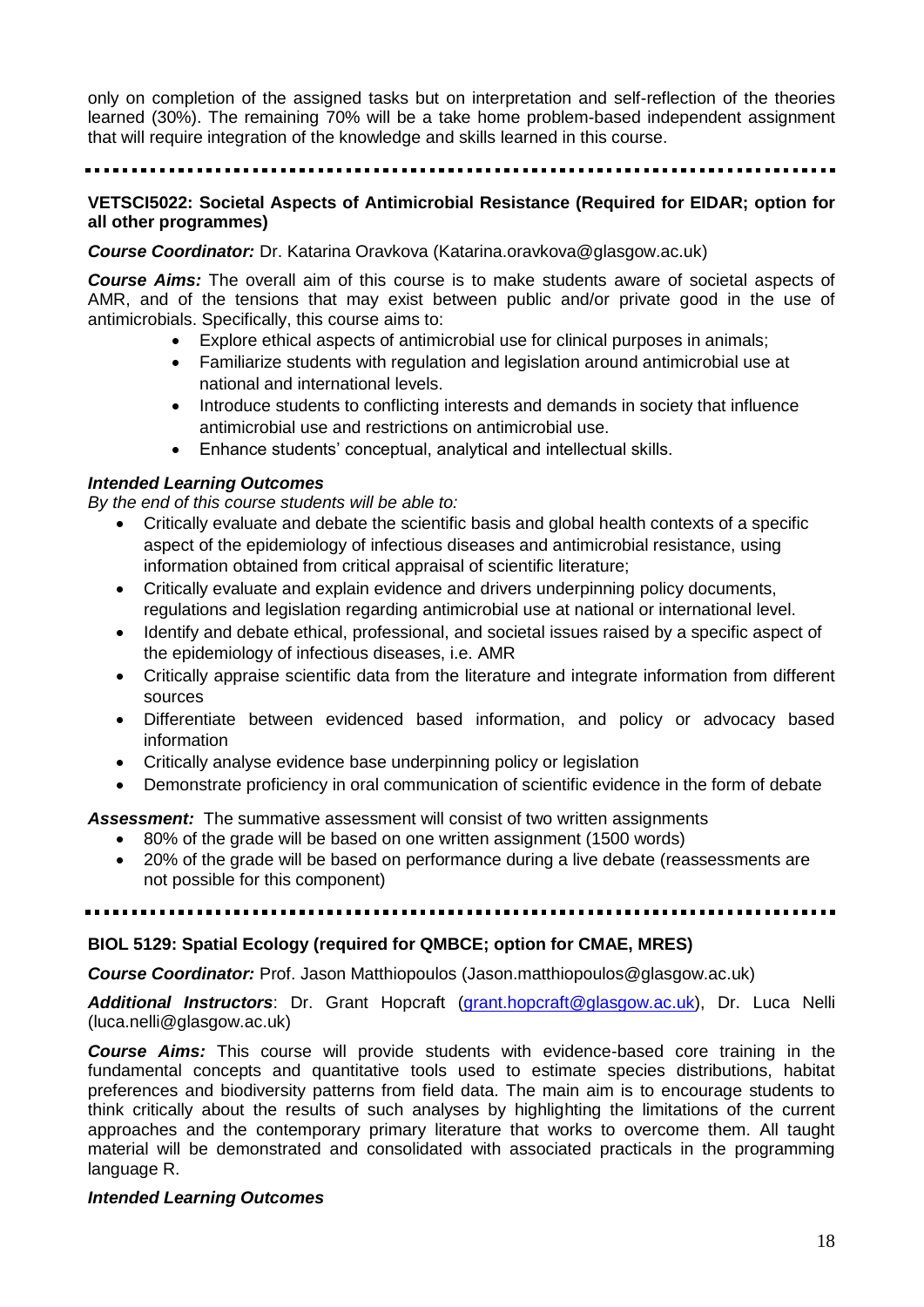*By the end of this course students will be able to:*

- Develop practical skills in the analysis of spatial data using R and associated libraries Develop practical skills in the manipulation of GIS data sets within the R statistical framework
- Develop practical skills in the analysis of species-habitat associations using statistical models
- Critically discuss with respect to the evidence base the relative merits of estimating maps of species abundance and the strengths and pitfalls of different methods used to achieve this
- Critically discuss with respect to the evidence base the challenges of developing and interpreting models of habitat preference
- Critically discuss with respect to the evidence base methods for quantifying habitat preference and the use for prediction of special abundance
- Critically discuss with respect to the evidence base techniques for importing and representing complex special data using geographic information systems
- Extrapolate their learning from individual practicals to an integration across subjects in the preparation of an independent final project

*Assessment:* Students will be assessed based on completion and accuracy of practical assignments that will be initiated in class and completed independently. The first of the 9 assessments will be formative (i.e. marked but not used for assessment). Each of the remaining 8 assessed practicals will contribute 7.5% of the final course mark. The remaining 40% will require students to integrate practical and lecture work with independent reading in the generation of an analytical report based on application of the methods learned, to a new dataset.

### **BIOL5137: Vertebrate Identification (option for QMBCE, CMAE, MRES, AWSEL)\***

**Course Coordinator:** Dr. Stewart White (stewart.white@glasgow.ac.uk)

### **\*This course is incompatible with VETSCI15024**

*Course Aims:* The aim of the course is to provide students with core evidence-based training in techniques for identifying key vertebrate groups, including bird songs and mammalian scats.

### *Intended Learning Outcomes*

*By the end of this course students will be able to take an evidence-based approach to:*

- Identify species from key invertebrate groups, to the lowest taxonomic level possible for that group
- Use taxonomic keys and the principles behind them so that they can understand and implement the use of novel keys for groups that have not been studied directly in this course
- Understand and calculate biodiversity based on a range of indices and choose those most relevant to the taxa under study
- Consolidate the methodologies learned, in terms of an in-class laboratory test to evaluate their ability to use keys
- Devise and deploy a digital collection (i.e. photographs and/or bird songs) for which complete species descriptions are generated, such as would be found in a monograph describing a new species

*Assessment:* Students will submit practical exercises to gauge their depth of understanding and engagement with the skills learned in each of the practical sessions. The work will be assessed not only on completion of the assigned tasks but on interpretation and self-reflection of the theories learned (20%), as well as demonstrating proficiency in identification through in-class tests (40%). Students will integrate knowledge learned in the preparation of an independent and evidencebased assignment in the form of a monograph of species description or creation of a novel key (40%).